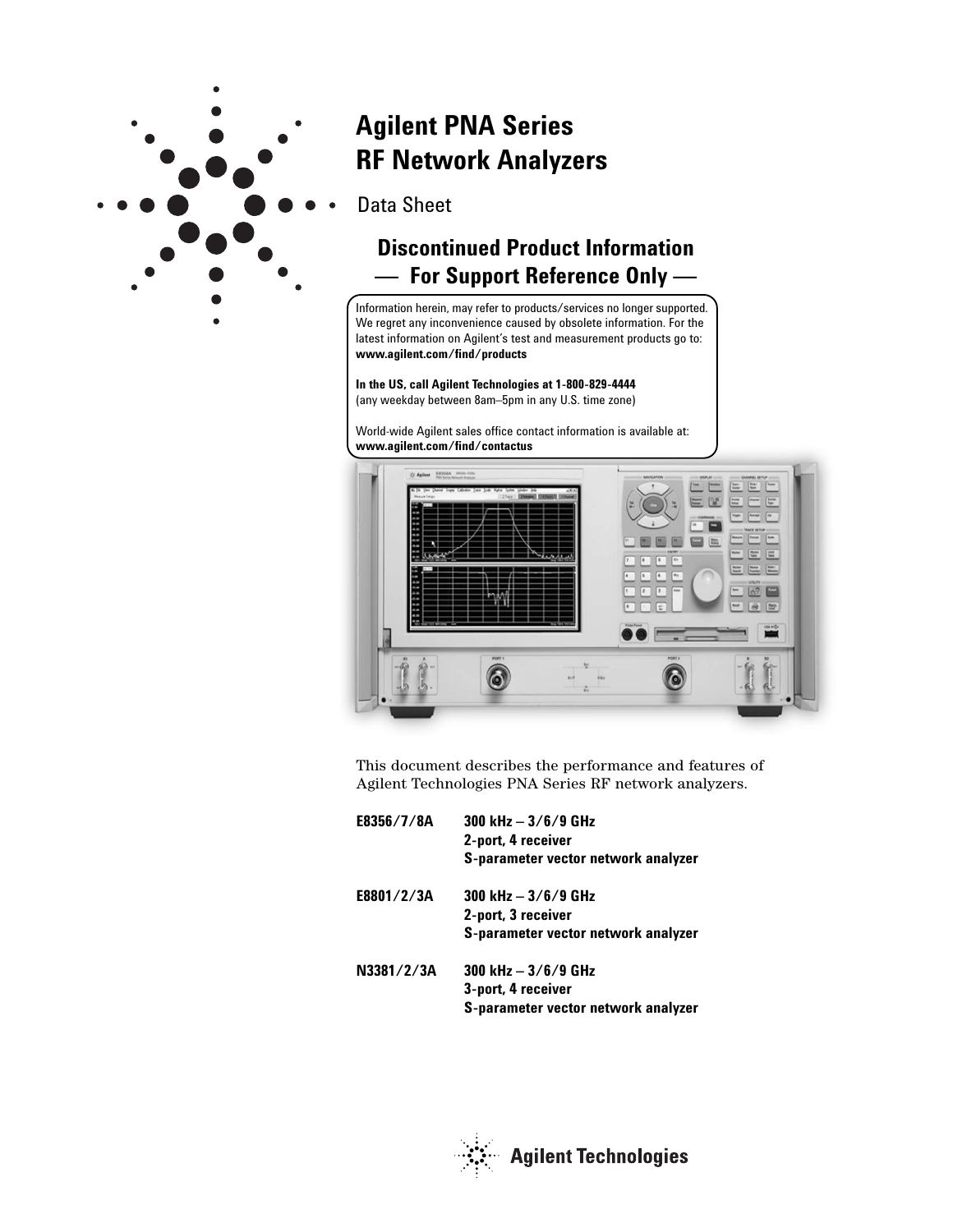# **Definitions**

All specifications and characteristics apply over a 25°C ±5°C range (unless otherwise stated) and 90 minutes after the instrument has been turned on.

**Specification (spec.):** Warranted performance. Specifications include guardbands to account for the expected statistical performance distribution, measurement uncertainties, and changes in performance due to environmental conditions.

**Characteristic (char.):** A performance parameter that the product is expected to meet before it leaves the factory, but that is not verified in the field and is not covered by the product warranty. A characteristic includes the same guardbands as a specification.

**Typical (typ.):** Expected performance of an average unit which does not include guardbands. It is not covered by the product warranty.

**Nominal (nom.):** A general, descriptive term that does not imply a level of performance. It is not covered by the product warranty.

**Calibration:** The process of measuring known standards to characterize a network analyzer's systematic (repeatable) errors.

**Corrected (residual):** Indicates performance after error correction (calibration). It is determined by the quality of calibration standards and how well "known" they are, plus system repeatability, stability, and noise.

**Uncorrected (raw):** Indicates instrument performance without error correction. The uncorrected performance affects the stability of a calibration.

**Standard:** When referring to the analyzer, this includes all options unless noted otherwise.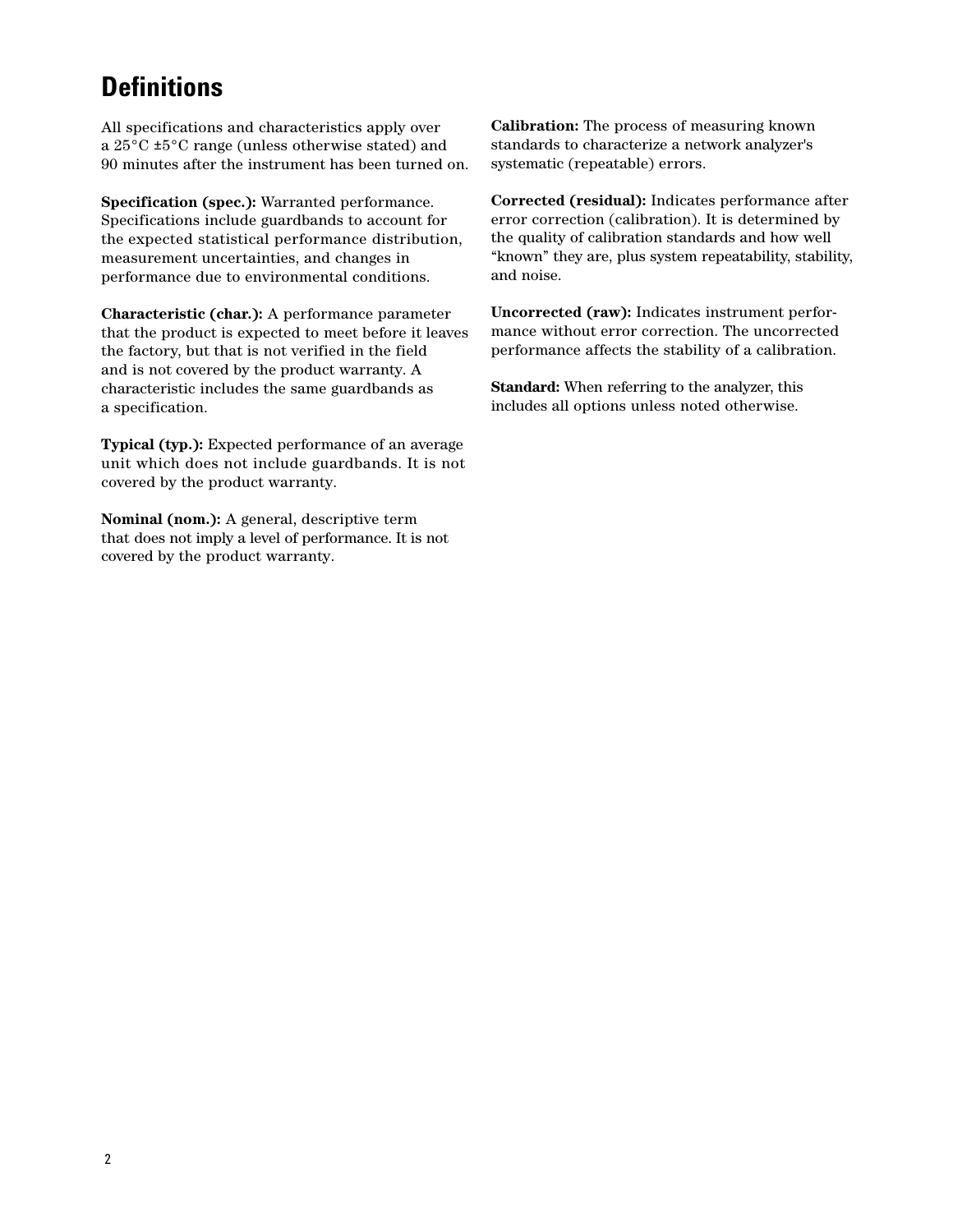# **Table of contents**

| Corrected system performance 4                                                      |
|-------------------------------------------------------------------------------------|
| System dynamic range 4                                                              |
| Corrected system performance                                                        |
| with type-N connectors $\dots\dots\dots\dots\dots\dots$                             |
| Corrected system performance                                                        |
| with $3.5$ -mm connectors $\dots\dots\dots\dots\dots$ .8                            |
| Corrected system performance                                                        |
| with $7-16$ connectors 10                                                           |
| Uncorrected system performance 11                                                   |
| Test port output $\dots \dots \dots \dots \dots \dots \dots \dots \dots \dots 12$   |
| Test port input $\dots\dots\dots\dots\dots\dots\dots\dots\dots\dots$                |
| General information 19                                                              |
| Measurement throughput summary $\dots\dots\dots 21$                                 |
| Cycle time vs. IF bandwidth $\dots \dots \dots \dots 21$                            |
| Cycle time vs. number of points $\dots \dots \dots 21$                              |
|                                                                                     |
| Data transfer time $\dots\dots\dots\dots\dots\dots 22$                              |
| PNA Series simplified test set block diagram23                                      |
|                                                                                     |
|                                                                                     |
|                                                                                     |
|                                                                                     |
|                                                                                     |
| Trace functions $\ldots \ldots \ldots \ldots \ldots \ldots \ldots \ldots \ldots 26$ |
|                                                                                     |
|                                                                                     |
| System capabilities 28                                                              |
| Automation 30                                                                       |
| Key literature and web references 31                                                |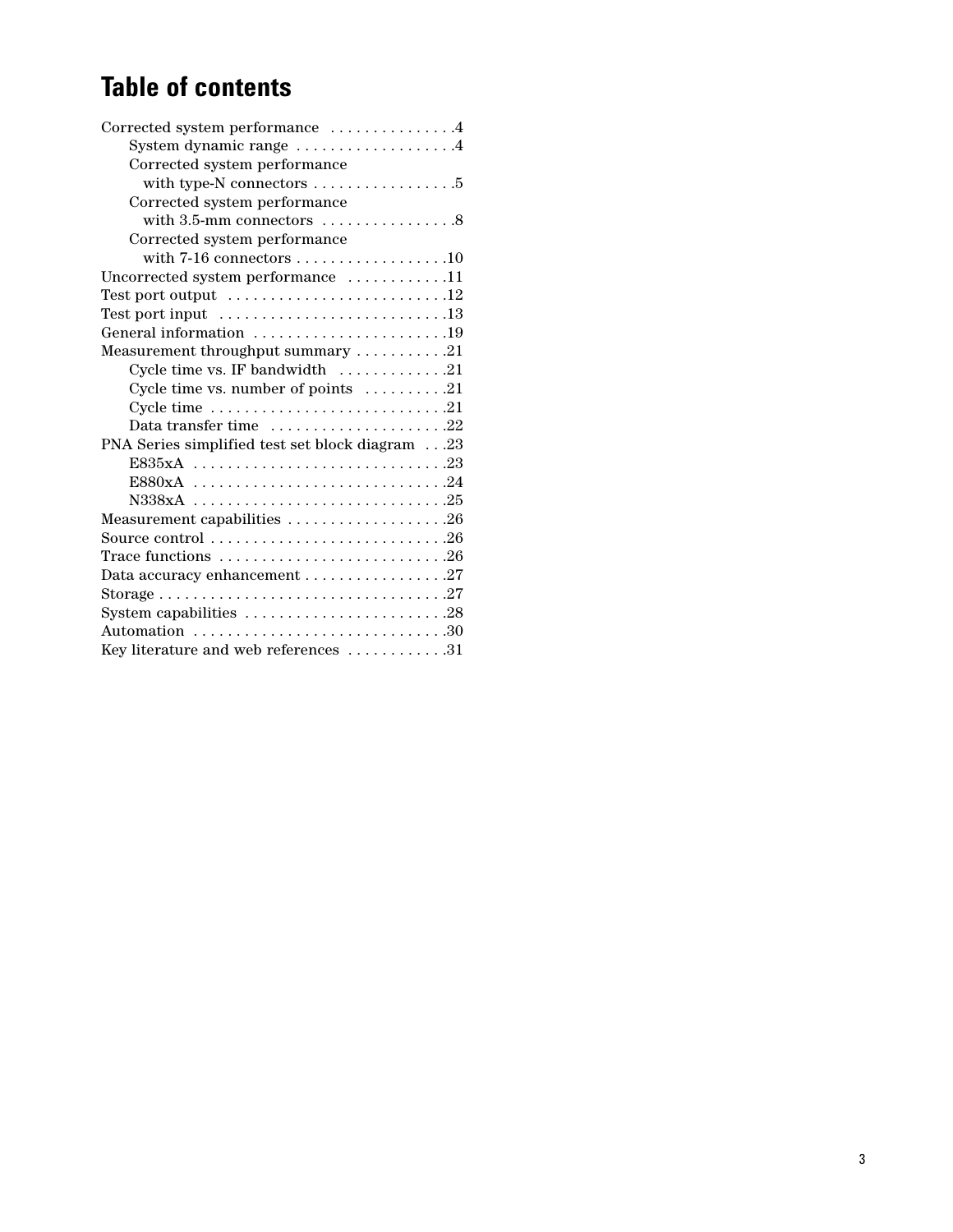## **Corrected system performance**

The specifications in this section apply for measurements made with the PNA Series analyzer with the following conditions:

- 10 Hz IF bandwidth
- No averaging applied to data
- Environmental temperature of 25°C ±5°C, with less than 1°C deviation from the calibration temperature
- Isolation calibration not omitted

Note: A sample of uncertainty curves are included in this Data Sheet. Please download our free uncertainty calculator (www.agilent.com /find/na\_calculator) to generate the curves for your setup.

## **System dynamic range**

| <b>Description</b>                             | <b>Specification (dB)</b> | <b>Characteristic (dB)</b> |
|------------------------------------------------|---------------------------|----------------------------|
| Dynamic range <sup>1</sup> (at test port)      |                           |                            |
| E835xA                                         |                           |                            |
| 300 kHz to 25 MHz <sup>2</sup>                 | 125                       |                            |
| 25 MHz to 3 GHz <sup>2</sup>                   | 128                       |                            |
| 3 GHz to 6 GHz                                 | 118                       |                            |
| 6 GHz to 9 GHz                                 | 113                       |                            |
| $E880xA$ and $N338xA^3$                        |                           |                            |
| 300 kHz to 25 MHz <sup>2</sup>                 | 125                       |                            |
| 25 MHz to 3 GHz <sup>2</sup>                   | 128                       |                            |
| 3 GHz to 6 GHz                                 | 118                       |                            |
| 6 GHz to 9 GHz                                 | 115                       |                            |
| Dynamic range <sup>4</sup> (at receiver input) |                           |                            |
| E835xA                                         |                           |                            |
| 300 kHz to 25 MHz <sup>5</sup>                 |                           | 140                        |
| 25 MHz to 3 $GHz5$                             |                           | 143                        |
| 3 GHz to 6 GHz                                 |                           | 133                        |
| 6 GHz to 9 GHz                                 |                           | 128                        |
| $E880xA$ and $N338xA^3$                        |                           |                            |
| 300 kHz to 25 MHz <sup>5</sup>                 |                           | 140                        |
| 25 MHz to 3 $GHz5$                             |                           | 143                        |
| 3 GHz to 6 GHz                                 |                           | 133                        |
| 6 GHz to 9 GHz                                 |                           | 130                        |

- 1. The test port dynamic range is calculated as the difference between the test port rms noise floor and the source maximum output power. The effective dynamic range must take measurement uncertainties and interfering signals into account.
- 2. May be limited to 100 dB at particular frequencies below 750 MHz due to spurious receiver residuals.
- 3. Values based on power sourced from port 1. If power is sourced from either port 2 or port 3, dynamic range decreases by 3 dB.
- 4. The receiver input dynamic range is calculated as the difference between the receiver rms noise floor and the source maximum output power. The effective dynamic range must take measurement uncertainties and interfering signals into account. This set-up should only be used when the receiver input will never exceed its damage level. When the analyzer is in segment sweep mode, frequency segments can be defined with a higher power level when the extended dynamic range is required (i.e. the portion of the device's response with high insertion loss), and reduced power when receiver damage may occur (i.e. the portion of the device's response with low insertion loss).
- 5. May be limited to 115 dB at particular frequencies below 750 MHz due to spurious receiver residuals.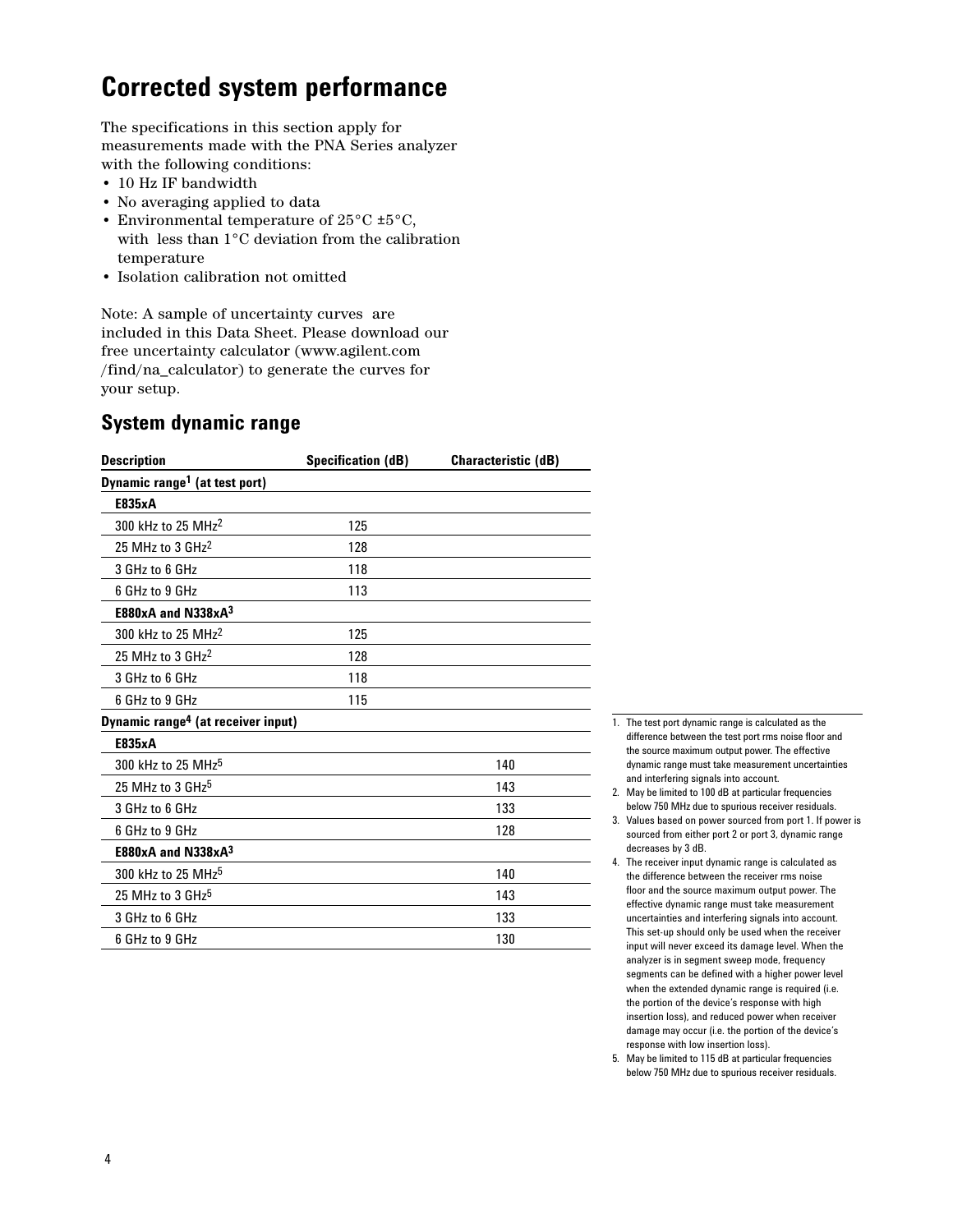## **Corrected system performance with type-N connectors**

#### *E880xA*

Applies to PNA Series E880xA analyzer, 85032F (type-N, 50 Ω) calibration kit, and N6314A test port cable using full two-port error correction.

| <b>Description</b>           | <b>Specification (dB)</b> |                  |             |            |  |  |
|------------------------------|---------------------------|------------------|-------------|------------|--|--|
|                              | 300 kHz to 1.3 GHz        | 1.3 GHz to 3 GHz | 3 to 6 GHz  | 6 to 9 GHz |  |  |
| Directivity                  | 49                        | 46               | 40          | 38         |  |  |
| Source match                 | 41                        | 40               | 36          | 35         |  |  |
| Load match                   | 49                        | 45               | 39          | 37         |  |  |
| <b>Reflection tracking</b>   | ±0.011                    | ±0.021           | $\pm 0.032$ | ±0.054     |  |  |
| <b>Transmission tracking</b> | $\pm 0.012$               | $\pm 0.020$      | $\pm 0.055$ | ±0.083     |  |  |

#### **Transmission uncertainty**







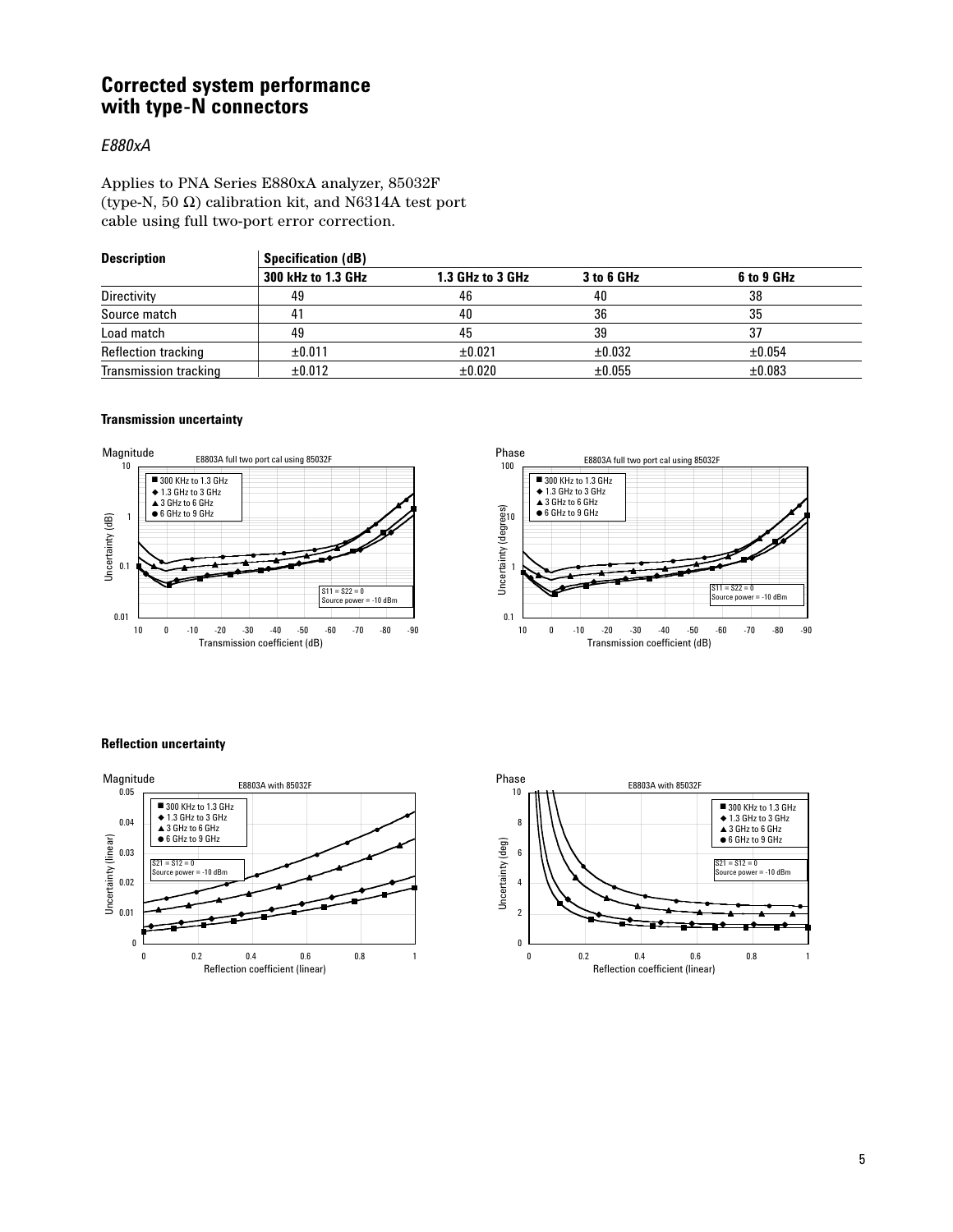## **Corrected system performance with type-N connectors**

#### *E880xA*

Applies to PNA Series E880xA analyzer, 85092C (type-N, 50 Ω) Electronic Calibration (ECal) module, and N6314A test port cable using full two-port error correction.

| <b>Description</b>    | <b>Specification (dB)</b> |                  |             |             |  |  |
|-----------------------|---------------------------|------------------|-------------|-------------|--|--|
|                       | 300 kHz to 1.3 GHz        | 1.3 GHz to 3 GHz | 3 to 6 GHz  | 6 to 9 GHz  |  |  |
| Directivity           | 52                        | 54               | 52          | 47          |  |  |
| Source match          | 45                        | 44               |             | 36          |  |  |
| Load match            |                           | 47               | 44          | 39          |  |  |
| Reflection tracking   | ±0.040                    | $\pm 0.040$      | $\pm 0.060$ | $\pm 0.070$ |  |  |
| Transmission tracking | $\pm 0.039$               | $\pm 0.039$      | $\pm 0.068$ | ±0.136      |  |  |

#### **Transmission uncertainty**







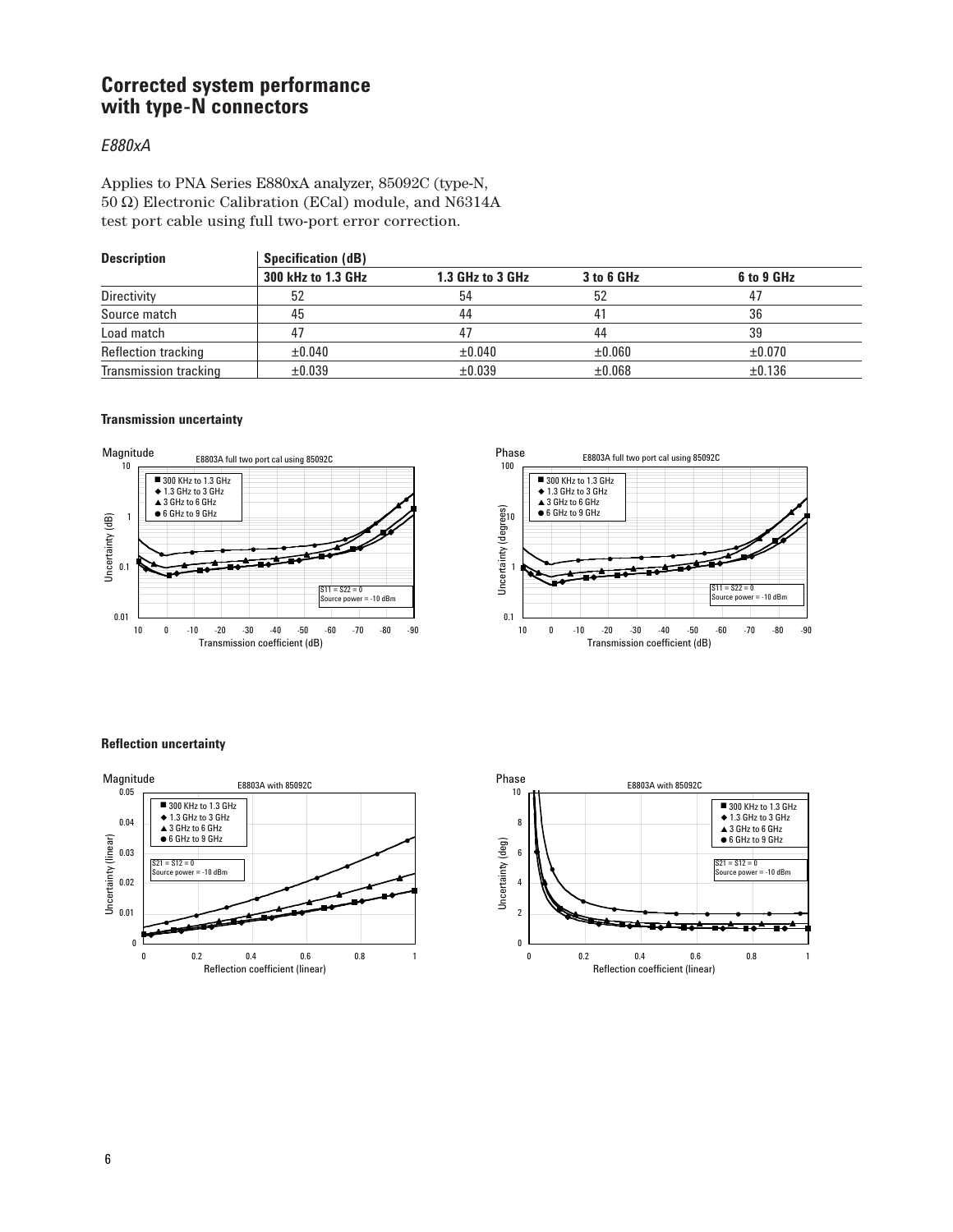## **Corrected system performance with type-N connectors**

### *E835xA*

Applies to PNA Series E835xA analyzer, 85092C (type-N, 50 Ω) Electronic Calibration (ECal) module, and N6314A test port cable using full two-port error correction.

| <b>Description</b>    | <b>Specification (dB)</b> |                  |             |             |  |  |
|-----------------------|---------------------------|------------------|-------------|-------------|--|--|
|                       | 300 kHz to 1.3 GHz        | 1.3 GHz to 3 GHz | 3 to 6 GHz  | 6 to 9 GHz  |  |  |
| Directivity           | 52                        | 54               | 52          | 47          |  |  |
| Source match          | 45                        | 44               |             | 36          |  |  |
| Load match            | 47                        | 47               | 44          | 39          |  |  |
| Reflection tracking   | $\pm 0.040$               | $\pm 0.040$      | $\pm 0.060$ | $\pm 0.070$ |  |  |
| Transmission tracking | $\pm 0.039$               | $\pm 0.039$      | $\pm 0.068$ | ±0.135      |  |  |

#### **Transmission uncertainty**







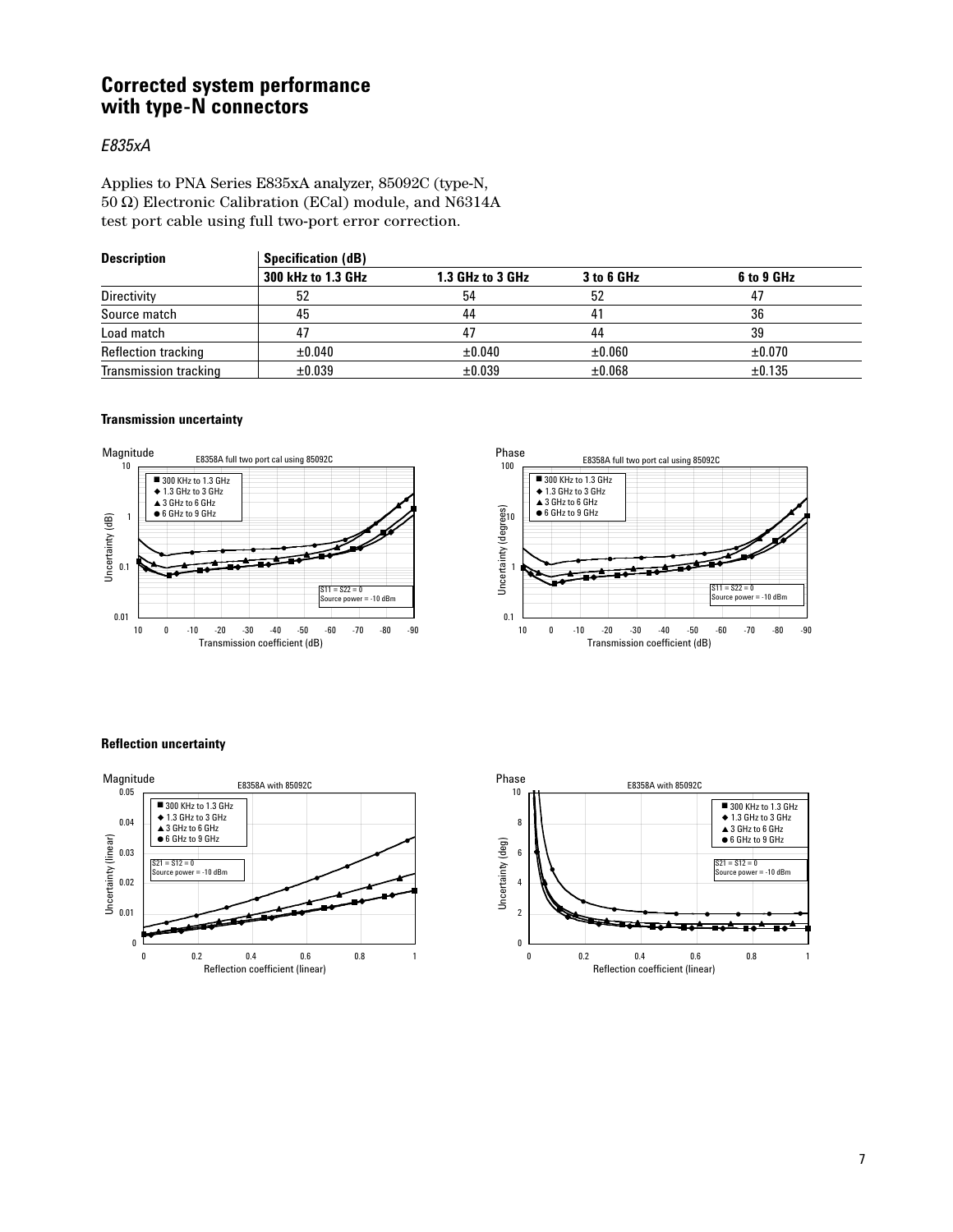## **Corrected system performance with 3.5-mm connectors**

### *E835xA*

Applies to PNA Series E835xA analyzer with 85033E (3.5 mm, 50  $\Omega$ ) calibration kit, and N6314A test port cable using full two-port error correction.

| <b>Description</b>    | <b>Specification (dB)</b> |                  |             |            |  |
|-----------------------|---------------------------|------------------|-------------|------------|--|
|                       | 300 kHz to 1.3 GHz        | 1.3 GHz to 3 GHz | 3 to 6 GHz  | 6 to 9 GHz |  |
| Directivity           | 46                        | 44               | 38          | 38         |  |
| Source match          | 43                        | 40               |             | 36         |  |
| Load match            | 46                        | 44               | 38          | 38         |  |
| Reflection tracking   | $\pm 0.006$               | $\pm 0.007$      | $\pm 0.009$ | ±0.010     |  |
| Transmission tracking | ±0.011                    | $\pm 0.020$      | ±0.041      | ±0.047     |  |

#### **Transmission uncertainty**







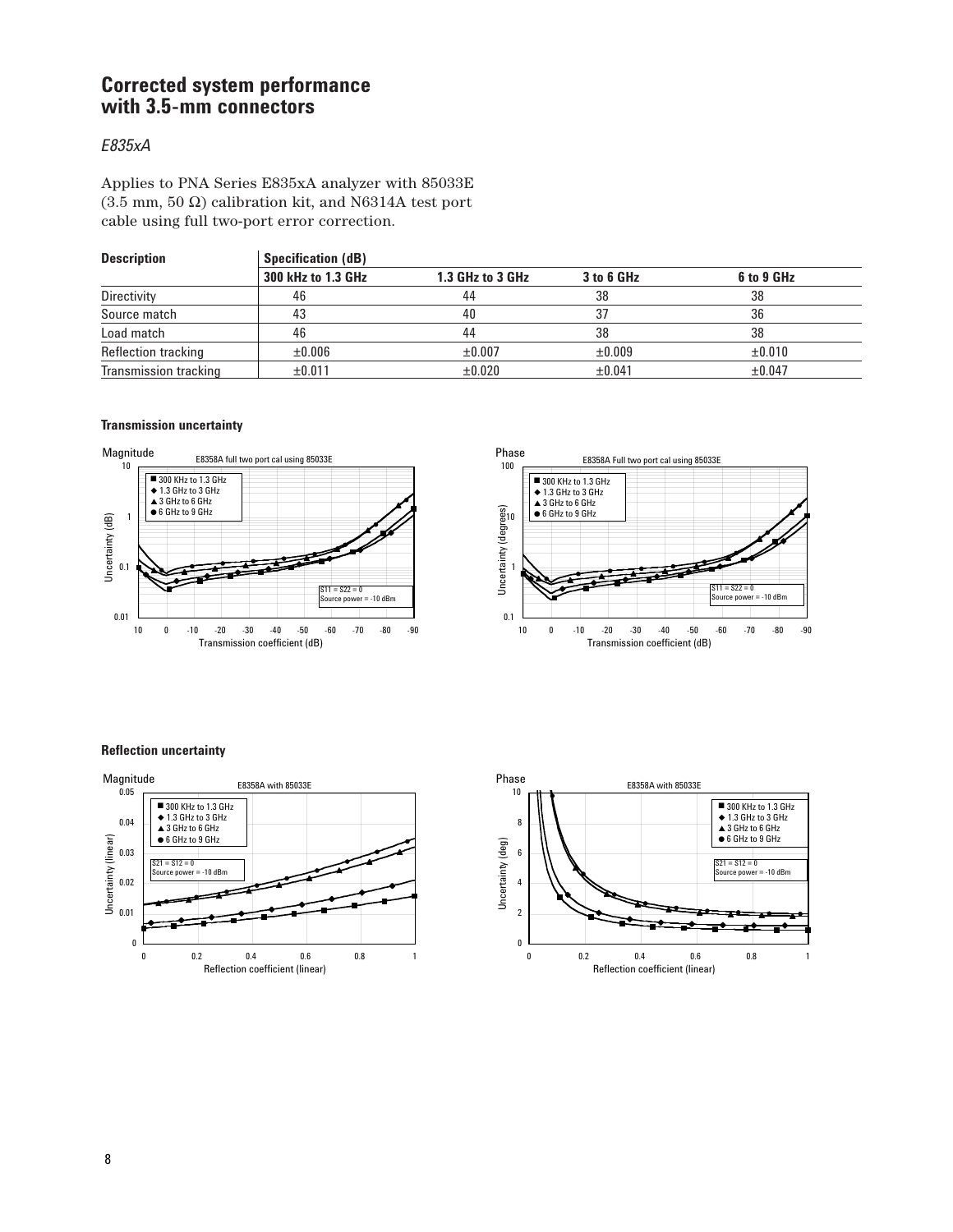## **Corrected system performance with 3.5-mm connectors**

#### *E880xA*

Applies to PNA Series E880xA analyzer, 85093C (3.5 mm, 50 Ω) Electronic Calibration (ECal) module, and N6314A test port cable using full two-port error correction.

| <b>Description</b>           | <b>Specification (dB)</b> |                  |             |             |  |  |
|------------------------------|---------------------------|------------------|-------------|-------------|--|--|
|                              | 300 kHz to 1.3 GHz        | 1.3 GHz to 3 GHz | 3 to 6 GHz  | 6 to 9 GHz  |  |  |
| Directivity                  | 52                        | 52               | 51          | 47          |  |  |
| Source match                 | 44                        | 44               | 39          | 34          |  |  |
| Load match                   | 47                        | 47               | 44          | 40          |  |  |
| Reflection tracking          | $\pm 0.030$               | $\pm 0.040$      | $\pm 0.050$ | $\pm 0.070$ |  |  |
| <b>Transmission tracking</b> | $\pm 0.039$               | ±0.049           | $\pm 0.068$ | ±0.117      |  |  |

#### **Transmission uncertainty**







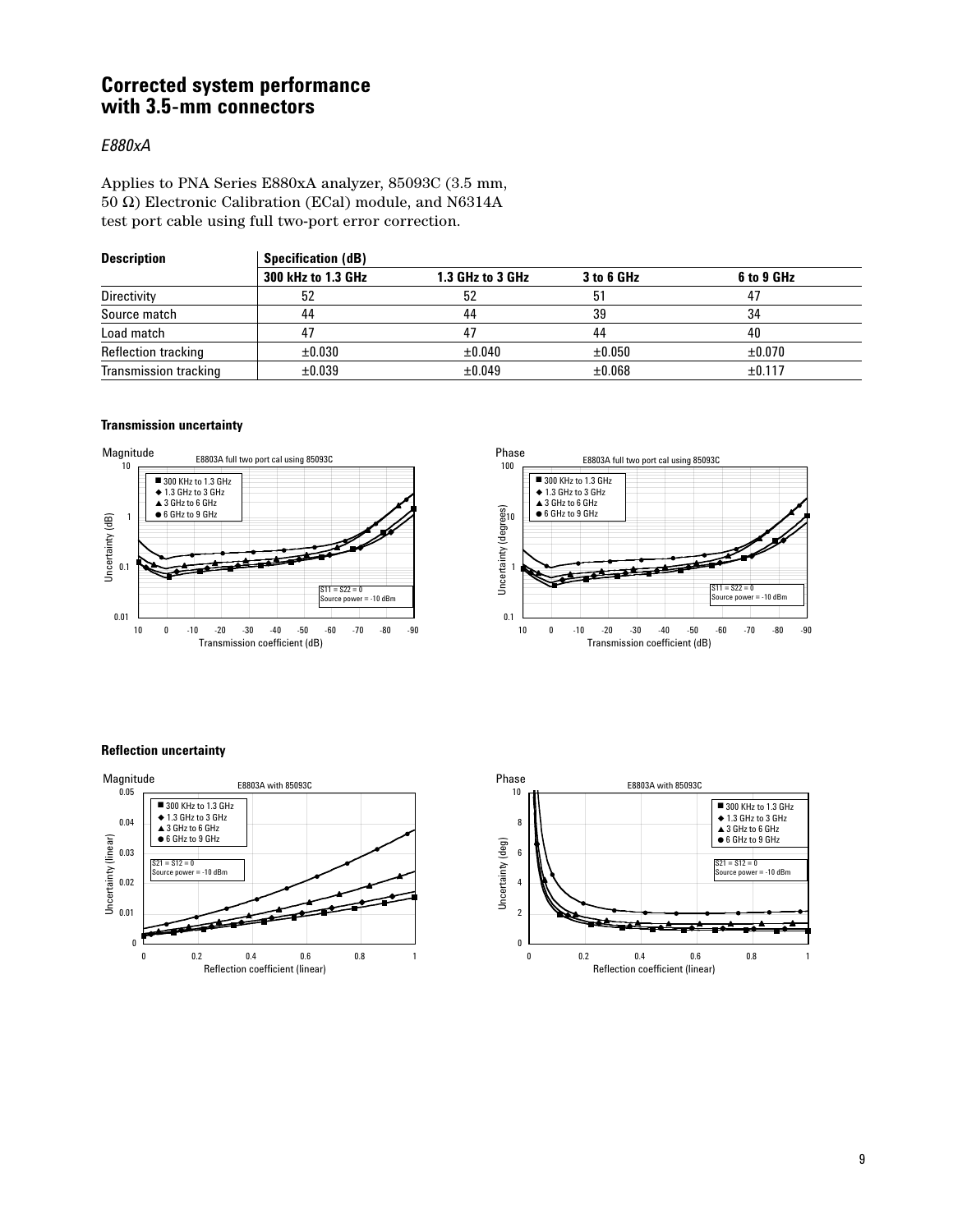## **Corrected system performance with 7-16 connectors**

#### *N338xA*

Applies to PNA Series N338xA analyzer, 85038A (7-16, 50  $\Omega$ ) calibration module, and N6314A test port cable using full two-port error correction.

| <b>Description</b>    | <b>Specification (dB)</b> |                  |            |            |  |  |
|-----------------------|---------------------------|------------------|------------|------------|--|--|
|                       | 300 kHz to 1.3 GHz        | 1.3 GHz to 3 GHz | 3 to 6 GHz | 6 to 9 GHz |  |  |
| Directivity           | 40                        | 40               | 36         | 36         |  |  |
| Source match          | 37                        | 37               | 34         | 34         |  |  |
| Load match            | 39                        | 39               | 35         | 35         |  |  |
| Reflection tracking   | $\pm 0.089$               | ±0.089           | ±0.115     | ±0.115     |  |  |
| Transmission tracking | $\pm 0.024$               | $\pm 0.033$      | ±0.082     | ±0.103     |  |  |

#### **Transmission uncertainty**







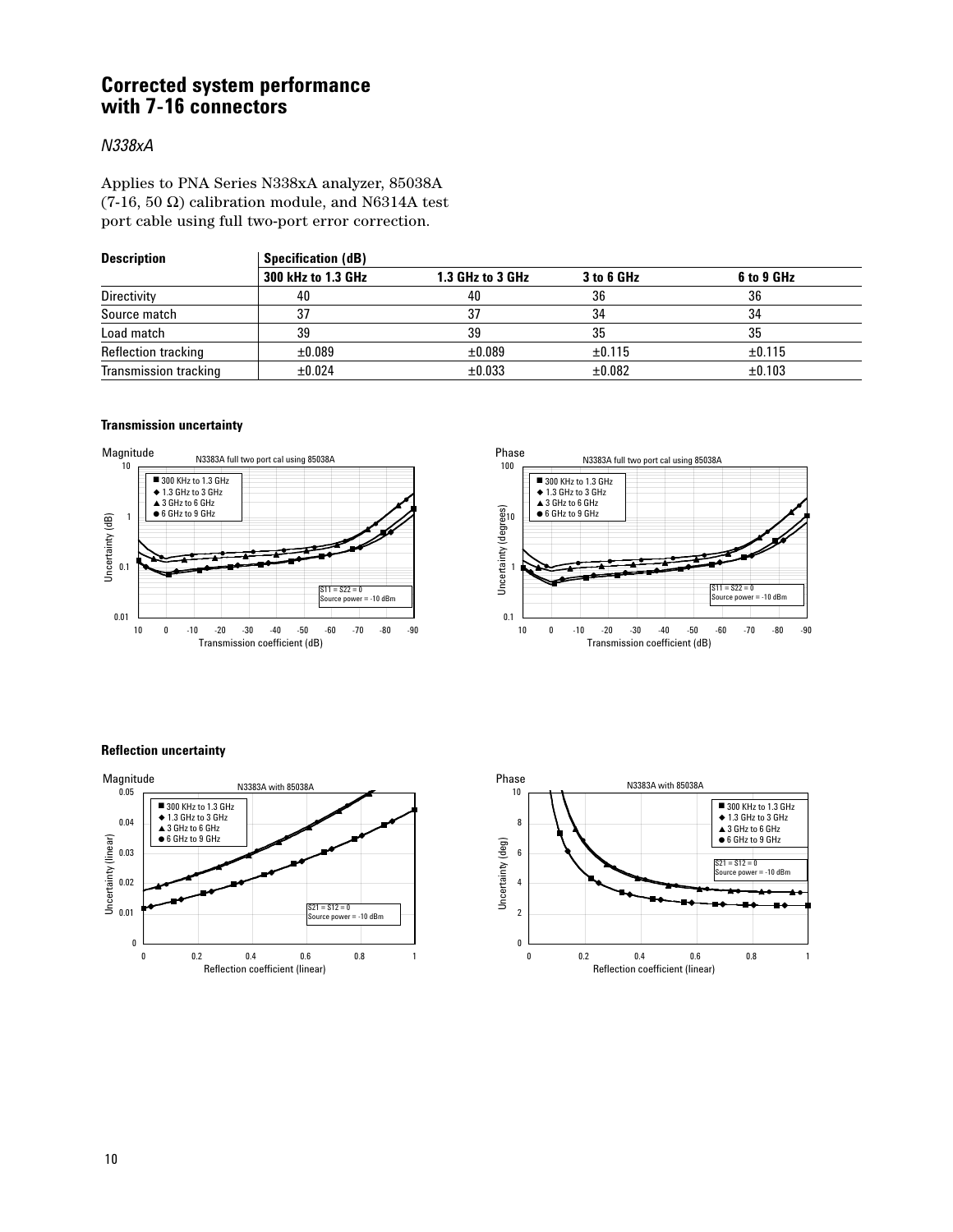# **Uncorrected system performance**

| <b>Description</b>           | <b>Specification (dB)</b> |                  |                  |            |            |
|------------------------------|---------------------------|------------------|------------------|------------|------------|
|                              | 300 kHz to 1 MHz          | 1 MHz to 1.3 GHz | 1.3 GHz to 3 GHz | 3 to 6 GHz | 6 to 9 GHz |
| Directivity                  | 30                        | 33               | 27               | 20         | 13         |
| Source match                 |                           |                  |                  |            |            |
| E835x                        | 20                        | 20               | 17               | 15         | 14         |
| E835x Option 015             | 20                        | 20               | 15               | 13         | 12         |
| E880xA                       | 18                        | 18               | 16               | 11         | 8          |
| N338xA ports 1, 2            | 18                        | 18               | 17               | 14         | 12         |
| N338xA port 3                | 18                        | 18               | 17               | 14         | 12         |
| Load match                   |                           |                  |                  |            |            |
| E835x                        | 20                        | 20               | 17               | 15         | 15         |
| E835x Option 015             | 20                        | 20               | 15               | 13         | 13         |
| E880xA                       | 20                        | 20               | 17               | 13.5       | 13         |
| N338xA ports 1, 2            | 20                        | 20               | 17               | 13.5       | 11.5       |
| N338xA port 3                | 20                        | 20               | 17               | 13.5       | 11.5       |
| Reflection tracking          | ±1.5                      | ±1.5             | ±1.5             | ±2.5       | ±3.0       |
| <b>Transmission tracking</b> | ±1.5                      | ±1.5             | ±1.5             | ±2.5       | ±3.0       |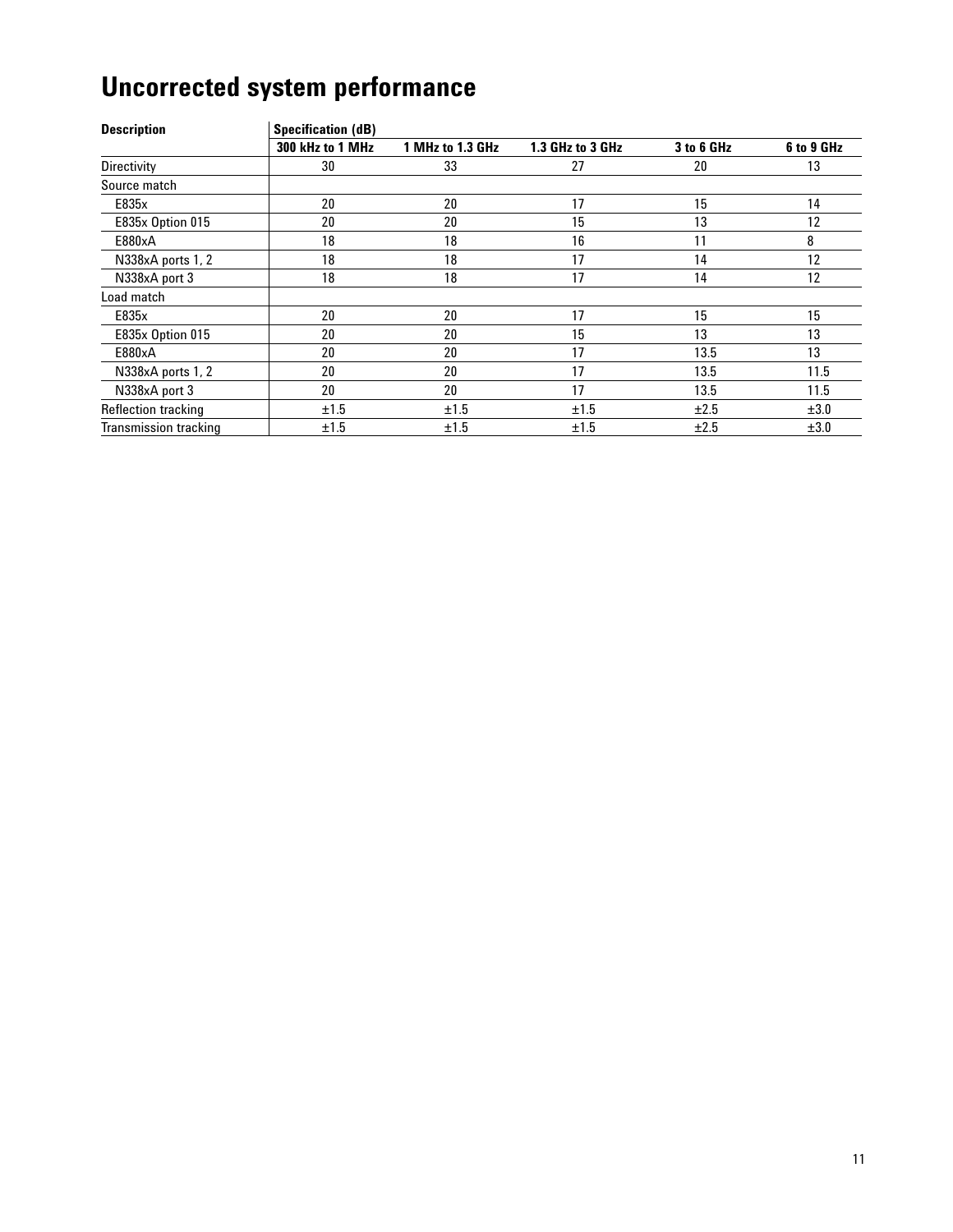# Test port output<sup>1</sup>

| <b>Description</b>                                       | <b>Specification</b> | <b>Supplemental information</b>              |
|----------------------------------------------------------|----------------------|----------------------------------------------|
| <b>Frequency range</b>                                   |                      |                                              |
| E8356A, E8801A, N3381A                                   | 300 kHz to 3.0 GHz   |                                              |
| E8357A, E8802A, N3382A                                   | 300 kHz to 6.0 GHz   |                                              |
| E8358A, E8803A, N3383A                                   | 300 kHz to 9.0 GHz   |                                              |
| <b>Frequency resolution</b>                              | 1 Hz                 |                                              |
| <b>CW</b> accuracy                                       |                      |                                              |
| E835xA, E880xA Option 1E5, N338xA Option 1E5 $\pm$ 1 ppm |                      |                                              |
| E880xA, N338xA                                           | $±3$ ppm             |                                              |
| <b>Frequency stability</b>                               |                      |                                              |
| E835xA                                                   |                      | ±1 ppm, -10°C to 70°C, typical               |
|                                                          |                      | ±2 ppm/year, typical                         |
| E880xA, N338xA                                           |                      | ±0.01 ppm, 2°C to 30°C, typical              |
|                                                          |                      | $\pm 0.1$ ppm/year maximum                   |
| E880xA Option 1E5, N338xA Option 1E5                     |                      | ±1 ppm, -10°C to 70°C, typical               |
|                                                          |                      | ±2 ppm/year maximum                          |
| Power level accuracy                                     |                      | Variation from 0 dBm in power range 0        |
| 300 kHz to 6 GHz                                         | $±1.0$ dB            | ±1.5 dB below 10 MHz                         |
| 6 GHz to 9 GHz                                           | $±2.0$ dB            |                                              |
| <b>Power level linearity</b>                             |                      | Variation from 0 dBm in power range 0        |
| 300 kHz to 9 GHz                                         | $\pm 0.3$ dB         | $-15$ to $+5$ dBm                            |
| 300 kHz to 1 MHz                                         | $±1.0$ dB            | $+5$ to $+10$ dBm                            |
| 1 MHz to 6 GHz                                           | $\pm 0.5$ dB         | $+5$ to $+10$ dBm                            |
| 6 GHz to 9 GHz                                           | $\pm 0.5$ dB         | $+5$ to $+7$ dBm <sup>3</sup>                |
| Power level range <sup>2</sup>                           |                      |                                              |
| E835xA, E880xA Option 1E1, N338xA Option 1E1             |                      |                                              |
| 300 kHz to 6 GHz                                         | $-85$ to $+10$ dBm   |                                              |
| 6 GHz to 9 GHz                                           | $-85$ to $+5$ dBm    | +7 dBm for E880xA and N338xA                 |
| E880xA, N338xA                                           |                      |                                              |
| 300 kHz to 6 GHz                                         | $-15$ to $+10$ dBm   |                                              |
| 6 GHz to 9 GHz                                           | $-15$ to $+7$ dBm    |                                              |
| Power sweep range                                        |                      |                                              |
| E835xA:                                                  |                      |                                              |
|                                                          | 300 kHz to 6 GHz     | 25 dB                                        |
|                                                          | 6 GHz to 9 GHz       | 20dB                                         |
| E880xA, N338xA (port 1 only):                            |                      |                                              |
|                                                          | 300 kHz to 6 GHz     | 25dB                                         |
|                                                          | 6 GHz to 9 GHz       | 22 dB                                        |
| <b>Power level resolution</b>                            | 0.01 dB              |                                              |
| Harmonics (2nd or 3rd)                                   |                      |                                              |
| at max output power $(< 25$ MHz)                         |                      | $<-25$ dBc, typical                          |
| at max output power (25 MHz to 9 GHz)                    |                      | $<-25$ dBc, characteristic <sup>4</sup>      |
| at 0 dBm output                                          |                      | $<-35$ dBc, typical                          |
| at-10 dBm output                                         |                      | < -38 dBc, typical, in power range 0         |
| <b>Non-harmonic spurious</b>                             |                      |                                              |
| at max output power                                      |                      | $-30$ dBc, typical for offset freq $> 1$ kHz |
| at-10 dBm output                                         |                      | $-50$ dBc, typical for offset freq $> 1$ kHz |
|                                                          |                      | 1. Source output performance on port 1 only. |

Port 2 output performance is typical. 2. Power to which the source can be set and phase lock is assured.

3. For E880xA and N338xA only.

4. Typical below 25 MHz.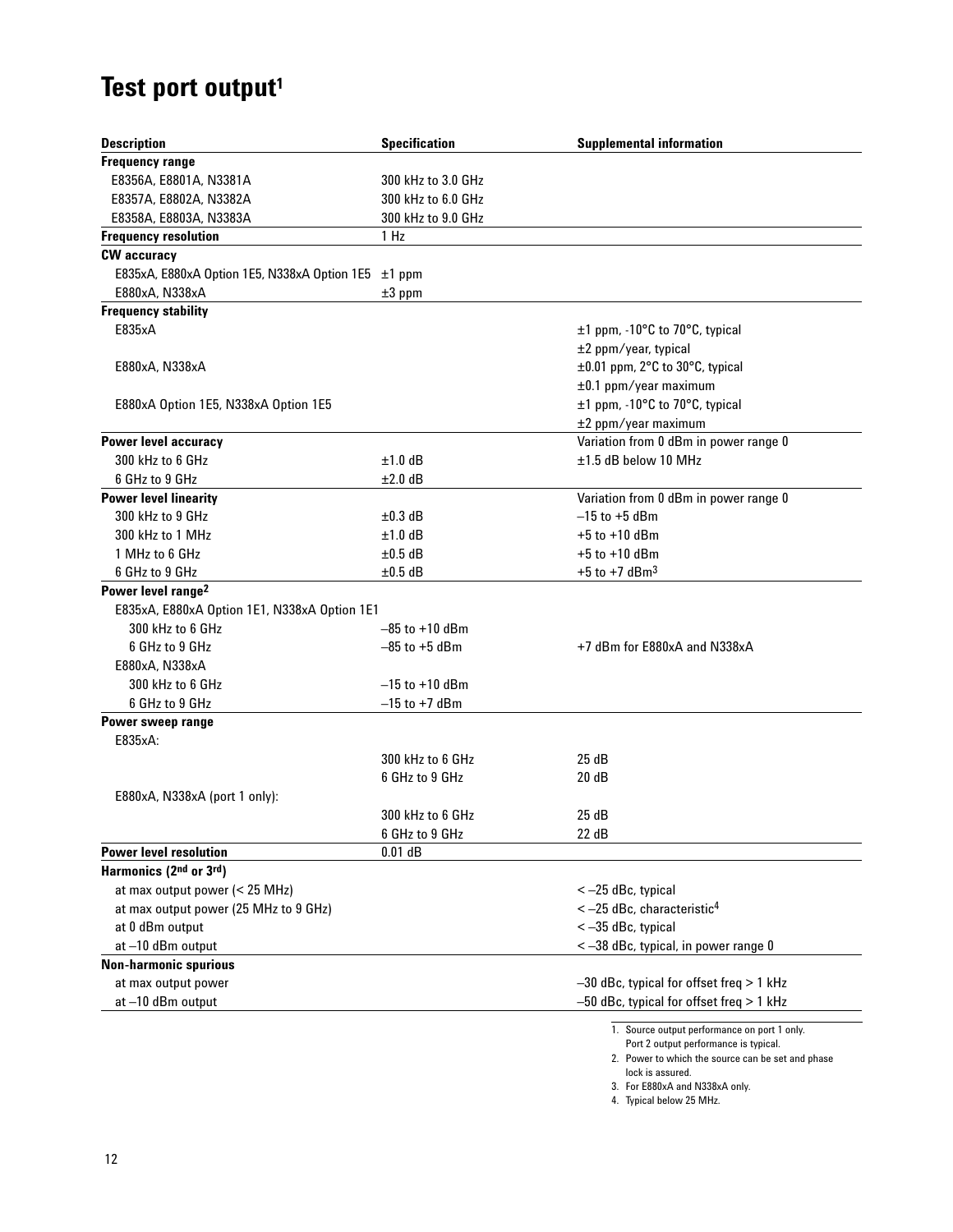# **Test port input**

| <b>Description</b>                                   | <b>Specification</b> | <b>Supplemental information</b>                                                                               |
|------------------------------------------------------|----------------------|---------------------------------------------------------------------------------------------------------------|
| Test port noise floor <sup>1</sup>                   |                      |                                                                                                               |
| 300 kHz to 25 MHz <sup>2</sup>                       |                      |                                                                                                               |
| 10 Hz IF bandwidth                                   | $-115$ dBm           |                                                                                                               |
| 1 kHz IF bandwidth                                   | $-95$ dBm            |                                                                                                               |
| 25 MHz to 3 GHz <sup>2</sup>                         |                      |                                                                                                               |
| 10 Hz IF bandwidth                                   | $-118$ dBm           |                                                                                                               |
| 1 kHz IF bandwidth                                   | $-98$ dBm            |                                                                                                               |
| 3 GHz to 9 GHz                                       |                      |                                                                                                               |
| 10 Hz IF bandwidth                                   | $\leq -108$ dBm      |                                                                                                               |
| 1 kHz IF bandwidth                                   | $\leq -88$ dBm       |                                                                                                               |
| Receiver noise floor <sup>1</sup>                    |                      |                                                                                                               |
| 300 kHz to 25 MHz <sup>3</sup>                       |                      |                                                                                                               |
| 10 Hz IF bandwidth                                   | $\leq -130$ dBm      |                                                                                                               |
| 1 kHz IF bandwidth                                   | $\leq -110$ dBm      |                                                                                                               |
| 25 MHz to 3 GHz <sup>3</sup>                         |                      |                                                                                                               |
| 10 Hz IF bandwidth                                   | $\le$ -133 dBm       |                                                                                                               |
| 1 kHz IF bandwidth                                   | $\leq -113$ dBm      |                                                                                                               |
| 3 GHz to 9 GHz                                       |                      |                                                                                                               |
| 10 Hz IF bandwidth                                   | $\leq -123$ dBm      |                                                                                                               |
| 1 kHz IF bandwidth                                   | $\leq -103$ dBm      |                                                                                                               |
| <b>Crosstalk</b>                                     |                      |                                                                                                               |
| E835xA:                                              |                      |                                                                                                               |
| 300 kHz to 1 MHz                                     | $<-120$ dB           | Between test ports 1 and 2                                                                                    |
| 1 MHz to 25 MHz                                      | $<-125$ dB           | with short circuits on both ports                                                                             |
| 25 MHz to 3 GHz                                      | $<-128$ dB           |                                                                                                               |
| 3 GHz to 6 GHz                                       | $<-118$ dB           |                                                                                                               |
| 6 GHz to 9 GHz                                       | $<-113$ dB           |                                                                                                               |
| E880xA, N338xA (S <sub>21</sub> , S <sub>31</sub> ): |                      |                                                                                                               |
| 300 kHz to 1 MHz                                     | $<-120$ dB           |                                                                                                               |
| 1 MHz to 25 MHz                                      | $<-125$ dB           |                                                                                                               |
| 25 MHz to 3 GHz                                      | $<-126$ dB           |                                                                                                               |
| 3 GHz to 6 GHz                                       | $<-117$ dB           |                                                                                                               |
| 6 GHz to 9 GHz                                       | $<-106$ dB           |                                                                                                               |
| N338xA (S <sub>12</sub> , S <sub>13</sub> ):         |                      |                                                                                                               |
| 300 kHz to 1 MHz                                     | $<-120$ dB           |                                                                                                               |
| 1 MHz to 25 MHz                                      | $<-125$ dB           |                                                                                                               |
| 25 MHz to 3 GHz                                      | $<-126$ dB           |                                                                                                               |
| 3 GHz to 6 GHz                                       | $<-113$ dB           |                                                                                                               |
| 6 GHz to 9 GHz                                       | $<-106$ dB           |                                                                                                               |
| N338xA $(S_{23}, S_{32})$ :                          |                      |                                                                                                               |
| 300 kHz to 1 MHz                                     | $<-120$ dB           |                                                                                                               |
| 1 MHz to 3GHz                                        | $<-125$ dB           |                                                                                                               |
| 3 GHz to 6 GHz                                       | $<-115$ dB           |                                                                                                               |
| 6 GHz to 9 GHz                                       | $<-107$ dB           | 1. Total average (rms) noise power calculated as mean                                                         |
| Trace noise magnitude <sup>4</sup>                   |                      | value of a linear magnitude trace expressed in dBm.<br>2. May be limited to -90 dBm at particular frequencies |
| 1 kHz IF bandwidth                                   | $< 0.002$ dB rms     | below 750 MHz due to spurious receiver residuals.                                                             |
| 10 kHz IF bandwidth                                  | $< 0.005$ dB rms     | 3. May be limited to -105 dBm at particular                                                                   |
| Trace noise phase <sup>4</sup>                       |                      | frequencies below 750 MHz due to spurious<br>receiver residuals.                                              |
| 1 kHz IF bandwidth                                   | $< 0.010$ ° rms      | 4. Trace noise is defined as a ratio measurement of a                                                         |
| 10 kHz IF bandwidth                                  | $< 0.035$ ° rms      | through or a full reflection, with the source set                                                             |
|                                                      |                      | to $+0$ dBm.                                                                                                  |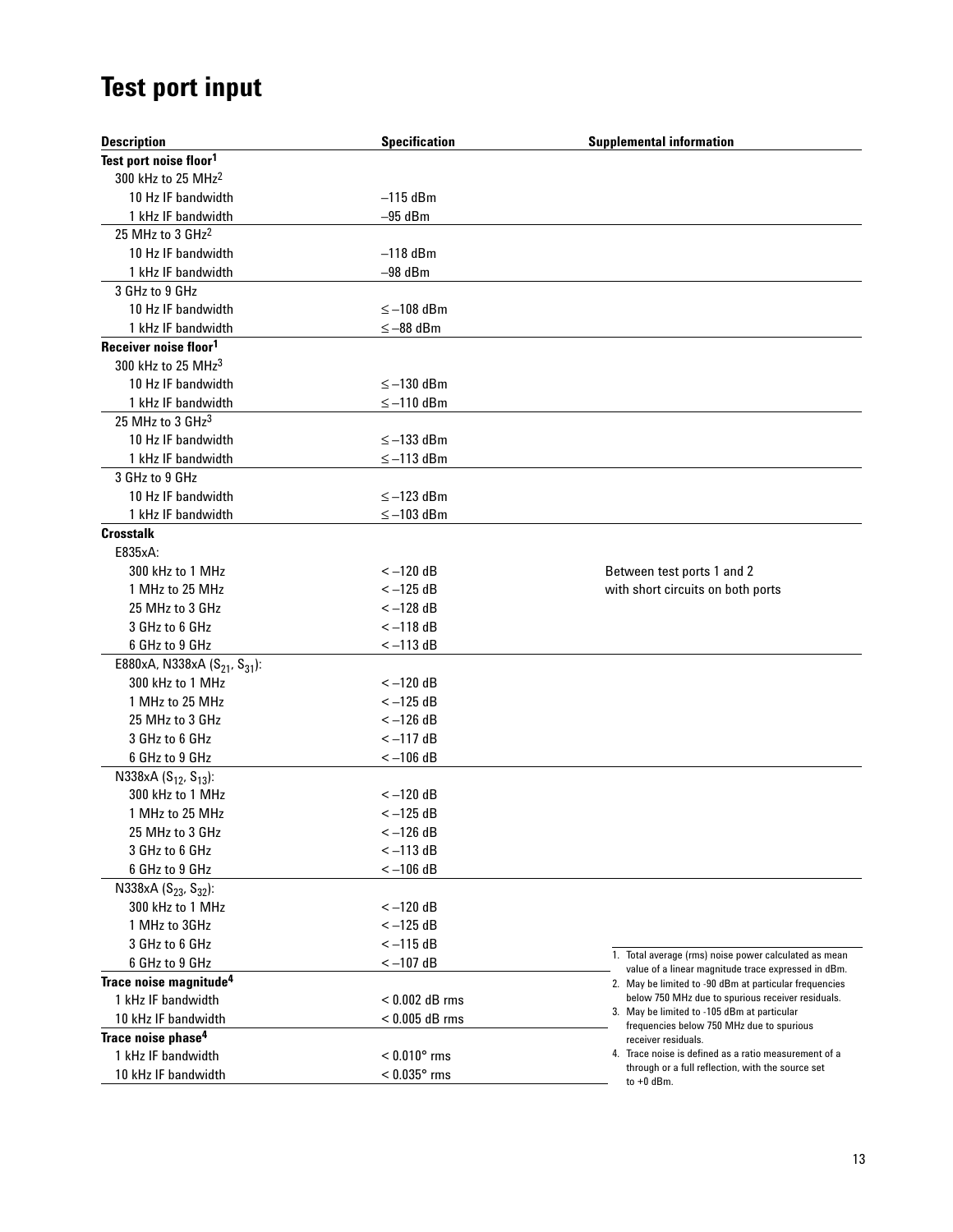| <b>Description</b>                                                                    | <b>Specification</b> | <b>Supplemental information</b>       |  |
|---------------------------------------------------------------------------------------|----------------------|---------------------------------------|--|
| Reference level magnitude                                                             |                      |                                       |  |
| Range                                                                                 | $\pm 200$ dB         |                                       |  |
| Resolution                                                                            | $0.001$ dB           |                                       |  |
| <b>Reference level phase</b>                                                          |                      |                                       |  |
| Range                                                                                 | $\pm 500^\circ$      |                                       |  |
| Resolution                                                                            | $0.01^\circ$         |                                       |  |
| Stability magnitude <sup>1</sup>                                                      |                      |                                       |  |
| 300 kHz to 3 GHz                                                                      |                      | $0.02$ dB/ $\degree$ C, typical       |  |
| 3 GHz to 6 GHz                                                                        |                      | 0.04 dB/°C, typical                   |  |
| 6 GHz to 9 GHz                                                                        |                      | $0.06$ dB/ $\degree$ C, typical       |  |
| Stability phase <sup>1</sup>                                                          |                      |                                       |  |
| 300 kHz to 3 GHz                                                                      |                      | $0.2^{\circ}$ / $^{\circ}$ C, typical |  |
| 3 GHz to 6 GHz                                                                        |                      | 0.3°/°C, typical                      |  |
| 6 GHz to 9 GHz                                                                        |                      | 0.6°/°C, typical                      |  |
| <b>Maximum test port input level</b>                                                  |                      |                                       |  |
| E835xA (ports 1 and 2):                                                               |                      |                                       |  |
| 300 kHz to 25 MHz                                                                     | $+10$ dBm            | < 0.6 dB compression                  |  |
| 25 MHz to 3 GHz                                                                       | $+10$ dBm            | $< 0.4$ dB compression                |  |
| 3 GHz to 6 GHz                                                                        | $+10$ dBm            | < 0.7 dB compression                  |  |
| 6 GHz to 9 GHz                                                                        | $+5$ dBm             | < 0.7 dB compression                  |  |
| E880xA, N338xA:                                                                       |                      |                                       |  |
| 300 kHz to 25 MHz                                                                     | $+10$ dBm            | < 0.6 dB compression                  |  |
| 25 MHz to 3 GHz                                                                       | $+10$ dBm            | $< 0.4$ dB compression                |  |
| 3 GHz to 6 GHz                                                                        | $+10$ dBm            | < 0.7 dB compression                  |  |
| 6 GHz to 9 GHz                                                                        | $+7$ dBm             | < 0.7 dB compression                  |  |
| <b>Maximum receiver input level</b>                                                   |                      |                                       |  |
| E835xA (A, B, R1, R2):                                                                |                      |                                       |  |
| 300 kHz to 6 GHz                                                                      |                      | -6 dBm, typical                       |  |
| 6 GHz to 9 GHz                                                                        |                      | $-11$ dBm, typical                    |  |
| E880xA (A, B, R), N338xA (A, B, R, C):                                                |                      |                                       |  |
| 300 kHz to 6 GHz                                                                      |                      | -6 dBm, typical                       |  |
| 6 GHz to 9 GHz                                                                        |                      | -9 dBm, typical                       |  |
| Maximum coupler input level (E835xA Option 015, E880xA Option 014, N338xA Option 014) |                      |                                       |  |
| 300 kHz to 9 GHz                                                                      |                      | +33 dBm, typical                      |  |
| Reference input level (R1, R2, R) <sup>2</sup>                                        |                      |                                       |  |
| 300 kHz to 9 GHz                                                                      |                      | $-10$ to $-35$ dBm, typical           |  |
| <b>Damage input level</b>                                                             |                      |                                       |  |
| Test port 1, 2, 3 <sup>3</sup>                                                        |                      | +30 dBm or ±30 VDC, typical           |  |
| R1, R2 IN (E835xA)                                                                    |                      | +15 dBm or ±5 VDC, typical            |  |
| R, A, B, C (E880xA Option 014, N338xA Option 014)                                     |                      | +15 dBm or ±5 VDC, typical            |  |
| A, B IN (standard)                                                                    |                      | +15 dBm or ±5 VDC, typical            |  |
| A, B IN (E835xA Option 015)                                                           |                      | +15 dBm or 0 VDC, typical             |  |
| Coupler IN (E835xA Option 015)                                                        |                      | +33 dBm or ±0 VDC, typical            |  |
| Coupler thru (E880xA Option 014, N338xA Option 014)                                   |                      | +33 dBm or ±0 VDC, typical            |  |

1. Stability is defined as a ratio measurement

- measured at the test port.
- 2. Input level to maintain phase-lock.

<sup>3.</sup> Only N338xA has third port.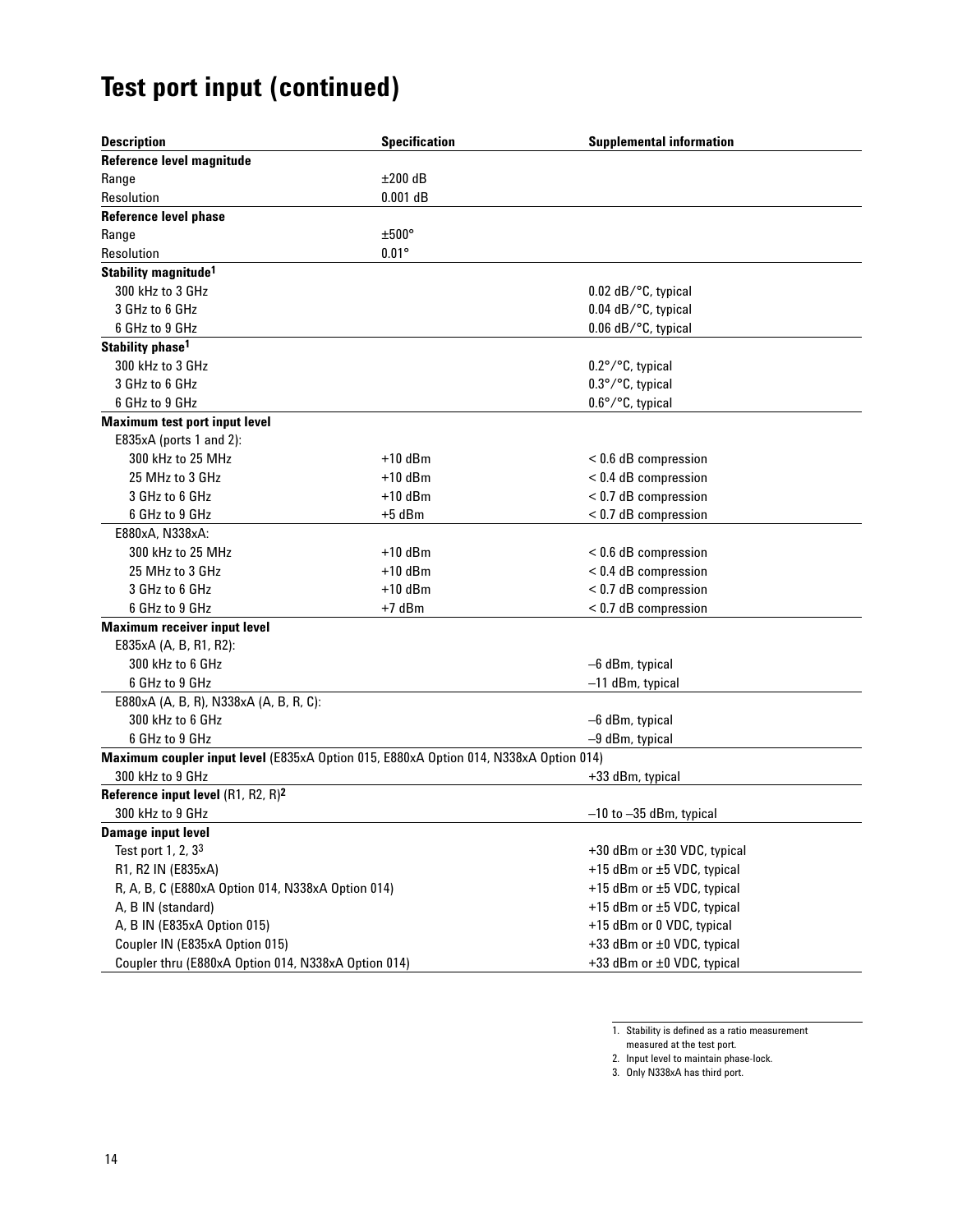## **Group delay 1**

| <b>Description</b>           | <b>Specification</b>                      | <b>Supplemental information</b>           |
|------------------------------|-------------------------------------------|-------------------------------------------|
| <b>Aperture</b> (selectable) | (frequency span)/(number of points $-1$ ) |                                           |
| <b>Maximum aperture</b>      | 20% of frequency span                     |                                           |
| Range                        | $0.5 \times (1/m$ inimum aperture)        |                                           |
| <b>Maximum delay</b>         |                                           | Limited to measuring no more than 180° of |
|                              |                                           | phase change within the minimum aperture. |

## **Dynamic accuracy**

Accuracy of the test port input power reading is relative to the reference input power level. Applies to input test ports 1 and 2 with 10 Hz IF bandwidth.

Specification



<sup>1.</sup> Group delay is computed by measuring the phase change within a specified frequency step (determined by the frequency span and the number of points per sweep).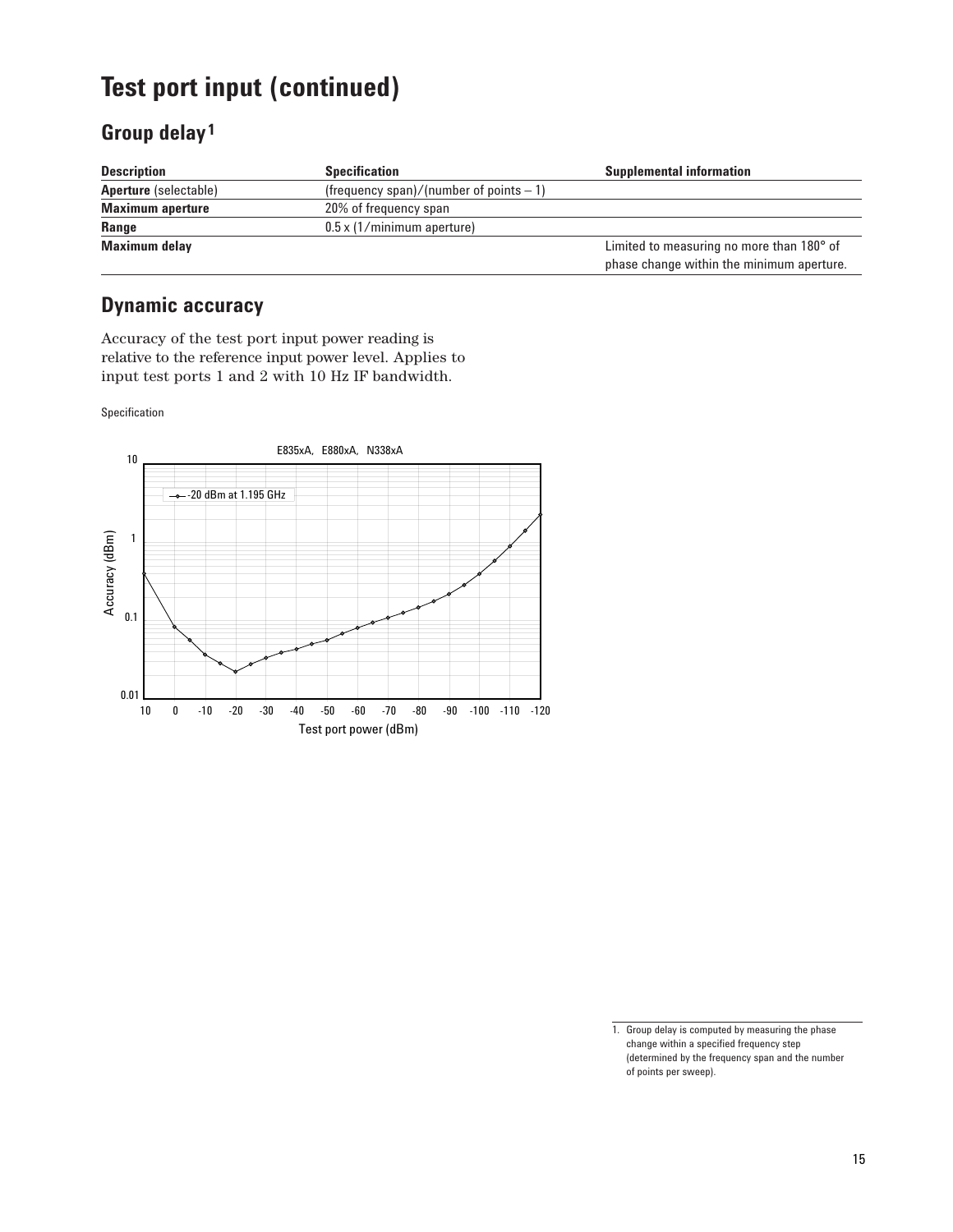*Typical dynamic accuracy*

#### **E835xA**

#### **300 kHz to 3 GHz**





#### **300 kHz to 6 GHz**





#### **300 kHz to 9 GHz**



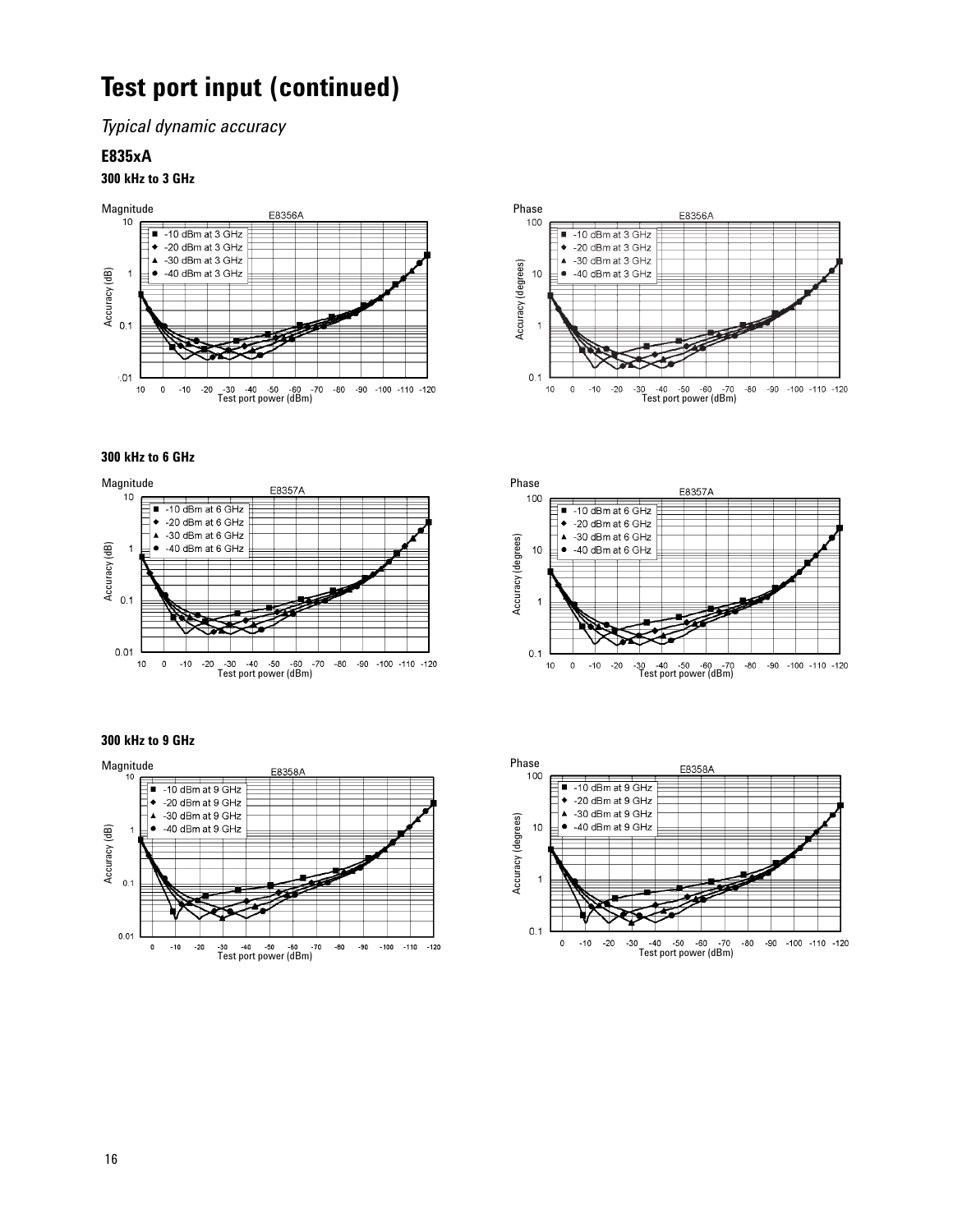*Typical dynamic accuracy*

### **E880xA**

#### **300 kHz to 3 GHz**





#### **300 kHz to 6 GHz**



#### **300 kHz to 9 GHz**





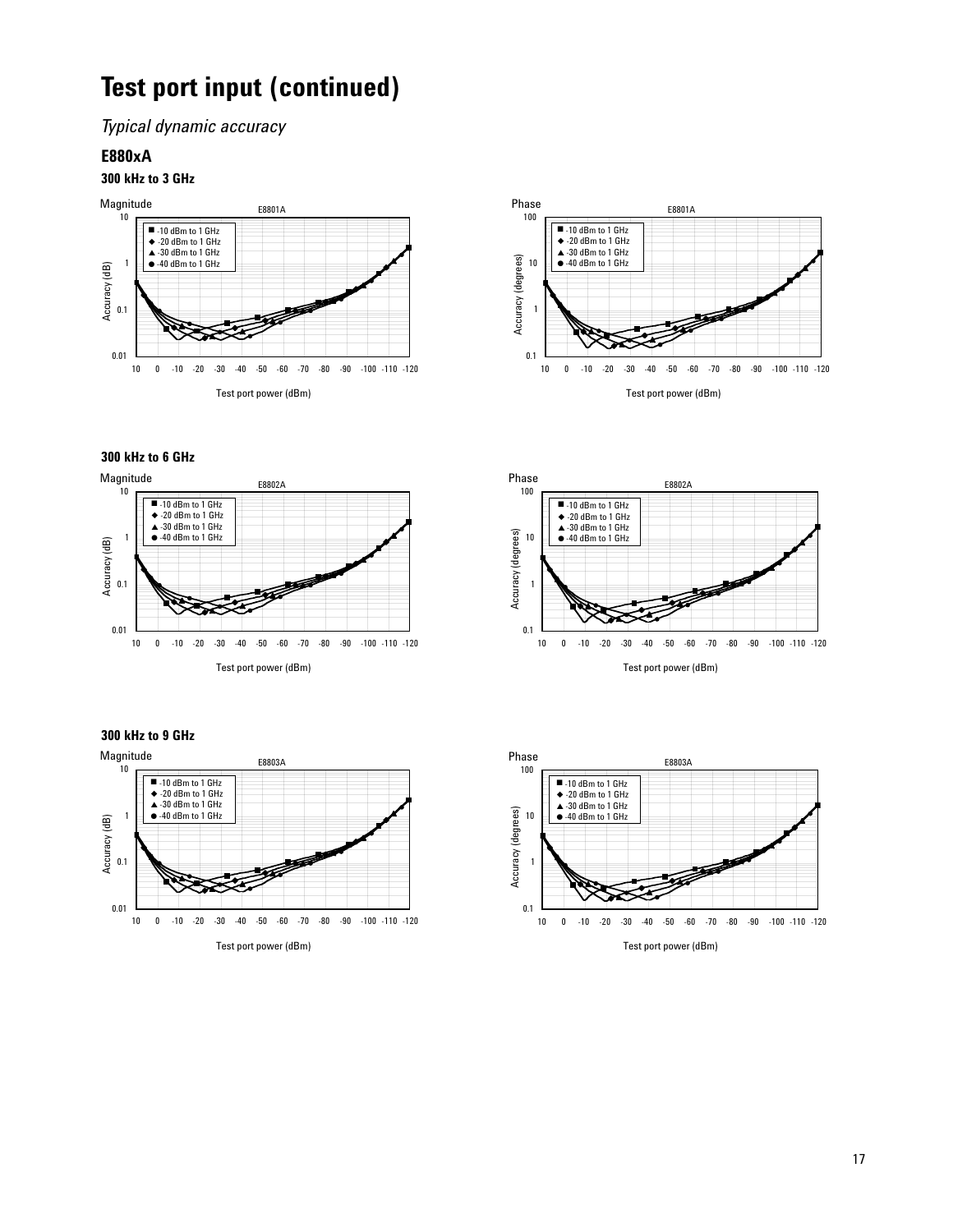*Typical dynamic accuracy*

#### **N338xA**

#### **300 kHz to 3 GHz**





#### **300 kHz to 6 GHz**



#### **300 kHz to 9 GHz**





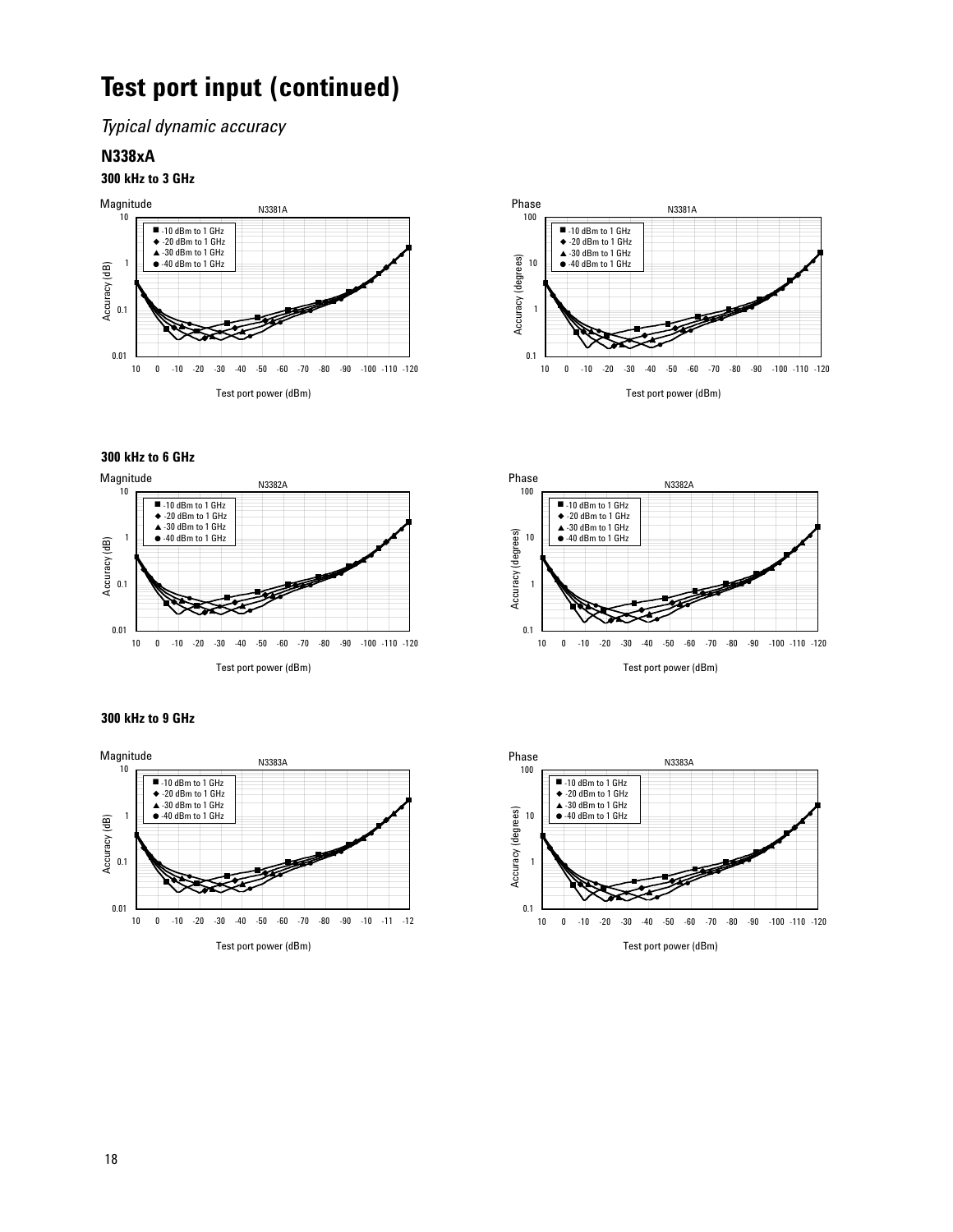# **General information**

| <b>Description</b>               | <b>Supplemental Information</b>                                                      |  |
|----------------------------------|--------------------------------------------------------------------------------------|--|
|                                  |                                                                                      |  |
| <b>System IF bandwidth range</b> | 1 Hz to 40 kHz in a 1, 2, 3, 5, 7, 10 sequence up to 30 kHz, 35 kHz, 40 kHz, nominal |  |
| <b>RF</b> connectors             | Type-N, female; 50 $\Omega$ , nominal                                                |  |
| Connector center pin protrusion  | 0.204 to 0.207 in, characteristic                                                    |  |
| <b>Probe power</b>               | 3-pin connector, male                                                                |  |
| Positive supply                  | +15 VDC ±2%, 400 mA max, characteristic                                              |  |
| Negative supply                  | $-12.6$ VDC $\pm 5\%$ , 300 mA max, characteristic                                   |  |
| <b>Display</b>                   | 21.3 cm (8.4 in) diagonal color active matrix LCD; 640 (horizontal) x 480 (vertical) |  |
|                                  | resolution; 59.83 Hz vertical refresh rate; 31.41 Hz horizontal refresh rate         |  |
| Display range                    |                                                                                      |  |
| Magnitude                        | $\pm 200$ dB (at 20 dB/div), max                                                     |  |
| Phase                            | $±180^\circ$ , max                                                                   |  |
| Polar                            | 10 p-units, min; 1000 units, max                                                     |  |
| <b>Display resolution</b>        |                                                                                      |  |
| Magnitude                        | $0.001$ dB/div, min                                                                  |  |
| Phase                            | $0.01^{\circ}/$ div, min                                                             |  |
| <b>Marker resolution</b>         |                                                                                      |  |
| Magnitude                        | $0.001$ dB, min                                                                      |  |
| Phase                            | $0.01^\circ$ , min                                                                   |  |
| Polar                            | $0.01$ m-unit, min; $0.01^\circ$ , min                                               |  |

## **Rear panel**

| <b>Description</b>                 | <b>Supplemental Information</b>                                              |
|------------------------------------|------------------------------------------------------------------------------|
|                                    |                                                                              |
| <b>Test port bias input</b>        | <b>BNC</b> , female                                                          |
| Maximum voltage                    | ±30 VDC, typical                                                             |
| Maximum current (no degradation in | $±200$ mA, typical                                                           |
| RF specifications)                 |                                                                              |
| Maximum current                    | $±1$ A, typical                                                              |
| 10 MHz reference in                | <b>BNC</b> , female                                                          |
| Input frequency                    | 10 MHz $\pm$ 1 ppm, typical                                                  |
| Input level                        | $-15$ dBm to $+20$ dBm, typical                                              |
| Input impedance                    | 200 $\Omega$ , nominal                                                       |
| 10 MHz reference out               | <b>BNC</b> , female                                                          |
| Output frequency                   | 10 MHz $\pm$ 1 ppm, typical                                                  |
| Signal type                        | Sine wave, typical                                                           |
| Output level                       | 10 dBm $\pm$ 4 dB into 50 $\Omega$ , typical                                 |
| Output impedance                   | 50 $\Omega$ , nominal                                                        |
| <b>Harmonics</b>                   | $<$ -40 dBc, typical                                                         |
| <b>VGA video output</b>            | 15-pin mini D-Sub, female; drives VGA-compatible monitors                    |
| <b>GPIB</b>                        | 24-pin D-24, female; compatible with IEEE-488                                |
| Parallel port (LPT1)               | 25-pin D-Sub connector, female, provides connection to printers or any other |
|                                    | parallel port peripheral                                                     |
| Serial port (COM1)                 | 9-pin D-Sub, male; compatible with RS-232                                    |
| <b>USB Port</b>                    | Type-A configuration (4 contacts inline, contact 1 on left), female          |
| Contact 1                          | Vcc: 4.75 to 5.25 VDC, 500 mA max                                            |
| Contact 2                          | -Data                                                                        |
| Contact 3                          | $+$ Data                                                                     |
| Contact 4                          | Ground                                                                       |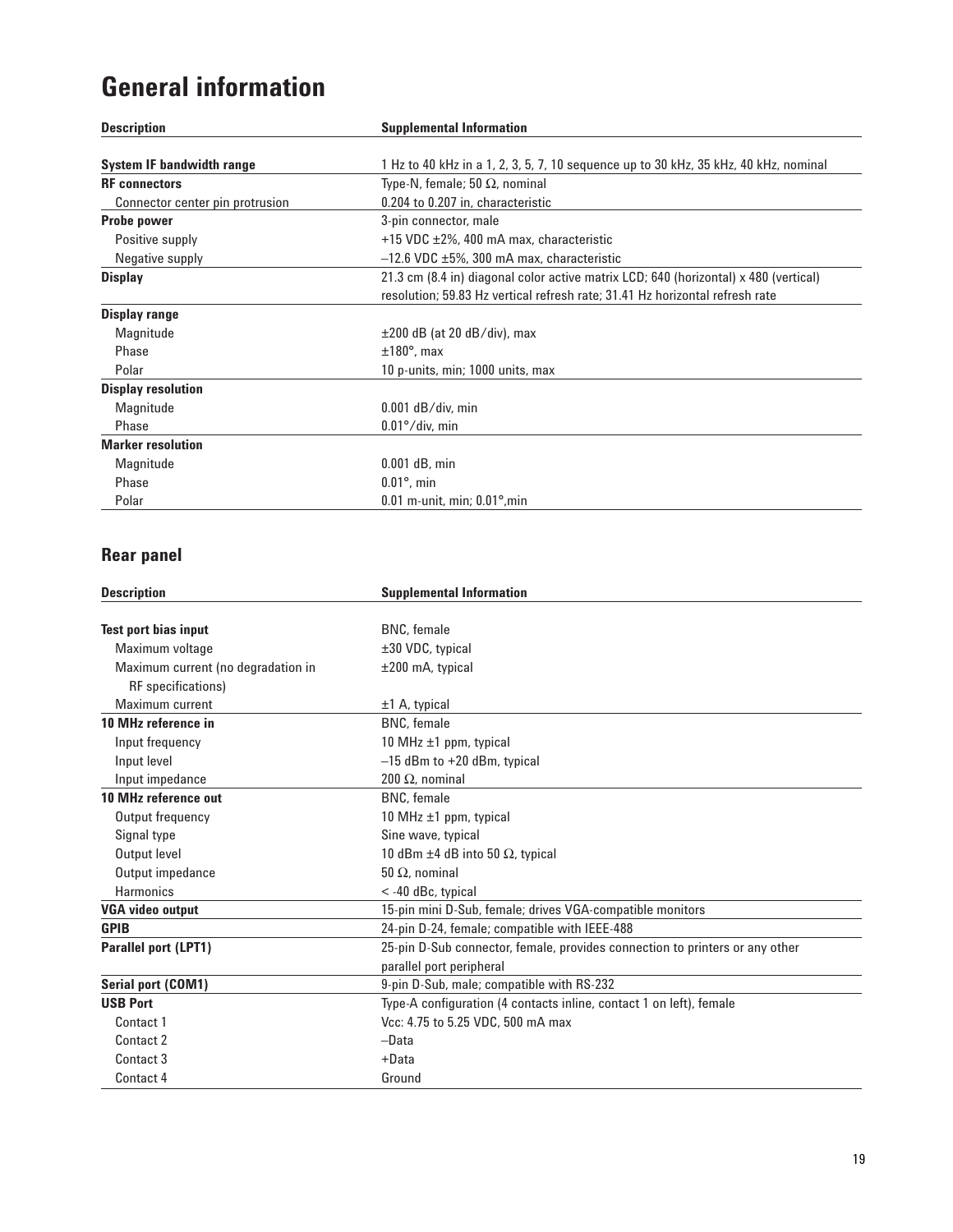# **General information (continued)**

| <b>Description</b>                        |                                                                                    | <b>Supplemental Information</b>                 |                                                                                                                                                      |  |
|-------------------------------------------|------------------------------------------------------------------------------------|-------------------------------------------------|------------------------------------------------------------------------------------------------------------------------------------------------------|--|
| LAN                                       |                                                                                    |                                                 | 10/100BaseT Ethernet; 8-pin configuration; auto selects between the two data rates                                                                   |  |
| <b>External detector input</b>            | BNC, female; input from an external, negative polarity diode detector provides ALC |                                                 |                                                                                                                                                      |  |
|                                           | for a test port remote from instrument's front panel                               |                                                 |                                                                                                                                                      |  |
| Input sensitivity                         |                                                                                    |                                                 | -500 mV yields approximately -3 dBm at detector's input, typical                                                                                     |  |
| <b>Bandwidth</b>                          | 50 kHz, typical                                                                    |                                                 |                                                                                                                                                      |  |
| Input impedance                           | 1 k $\Omega$ , nominal                                                             |                                                 |                                                                                                                                                      |  |
| Text set I/0                              |                                                                                    |                                                 | 25-pin D-sub connector, available for external test set control                                                                                      |  |
| Aux $1/0$                                 |                                                                                    |                                                 | 25-pin D-sub connector, male, analog and digital I/O                                                                                                 |  |
| Handler I/0                               |                                                                                    |                                                 | 36-pin IDC D-ribbon socket connector, all input/output signals are default set to<br>negative logic, can be reset to positive logic via GPIB command |  |
| <b>External AM input</b>                  |                                                                                    |                                                 | BNC, female; input provides low frequency AM modulation to test port output                                                                          |  |
|                                           |                                                                                    |                                                 | signal, or shifts the test port output. 0 V input gives the power level set by the instrument,                                                       |  |
|                                           |                                                                                    |                                                 | a positive voltage gives a higher level, and a negative voltage gives a lower level.                                                                 |  |
| Input sensitivity                         | 8 dB/V, typical                                                                    |                                                 |                                                                                                                                                      |  |
| <b>Bandwidth</b>                          | 1 kHz, typical                                                                     |                                                 |                                                                                                                                                      |  |
| Input impedance                           | 1 k $\Omega$ , nominal                                                             |                                                 |                                                                                                                                                      |  |
| Line Power <sup>1</sup>                   |                                                                                    |                                                 |                                                                                                                                                      |  |
| Frequency                                 | 50/60/400 Hz                                                                       |                                                 |                                                                                                                                                      |  |
| Voltage at 110/115 V setting              | 50/60/400 Hz                                                                       |                                                 |                                                                                                                                                      |  |
| Voltage at 230/240 V setting              | $50/60$ Hz                                                                         |                                                 |                                                                                                                                                      |  |
| VA max                                    | 350 W                                                                              |                                                 |                                                                                                                                                      |  |
| <b>General environmental</b>              |                                                                                    |                                                 |                                                                                                                                                      |  |
|                                           |                                                                                    |                                                 |                                                                                                                                                      |  |
| RFI/EMI susceptibility                    |                                                                                    |                                                 | Defined by CISPR Pub. 11, Group 1, Class A, and IEC 50082-1                                                                                          |  |
| ESD                                       |                                                                                    |                                                 | Minimize using static-safe work procedures and an antistatic bench mat                                                                               |  |
| Dust                                      |                                                                                    | Minimize for optimum reliability                |                                                                                                                                                      |  |
| <b>Operating environment</b>              |                                                                                    |                                                 |                                                                                                                                                      |  |
| Temperature                               | 0°C to +40°C; instrument powers up, phase locks, and displays no error messages    |                                                 |                                                                                                                                                      |  |
|                                           |                                                                                    | within this temperature range.                  |                                                                                                                                                      |  |
| Error-corrected temperature range         |                                                                                    |                                                 | System specifications valid from 25 $\degree$ C $\pm$ 5 $\degree$ C, with less than 1 $\degree$ C deviation from the                                 |  |
|                                           |                                                                                    | calibration temperature, unless otherwise noted |                                                                                                                                                      |  |
| Humidity                                  | 5% to 95% at +40°C                                                                 |                                                 |                                                                                                                                                      |  |
| Altitude                                  | 0 to 4500 m (14,760 ft.)                                                           |                                                 |                                                                                                                                                      |  |
| Non-operating storage environment         |                                                                                    |                                                 |                                                                                                                                                      |  |
| Temperature                               | -40 $^{\circ}$ C to +70 $^{\circ}$ C                                               |                                                 |                                                                                                                                                      |  |
| Humidity                                  |                                                                                    | 0 to 90% at +65°C (non-condensing)              |                                                                                                                                                      |  |
| Altitude                                  | 0 to 15,240 m (50,000 ft.)                                                         |                                                 |                                                                                                                                                      |  |
| <b>Cabinet dimensions</b>                 |                                                                                    |                                                 |                                                                                                                                                      |  |
|                                           | <b>Height</b>                                                                      | Width                                           | <b>Depth</b>                                                                                                                                         |  |
| <b>Excluding front and rear panel</b>     | 223 mm                                                                             | 426 mm                                          | 427 mm                                                                                                                                               |  |
| hardware and feet                         | 8.75 in                                                                            | 16.75                                           | 16.8 in                                                                                                                                              |  |
| As shipped - includes front panel         | 235 mm                                                                             | 435 mm                                          | 470 mm                                                                                                                                               |  |
| connectors, rear panel bumpers, and feet. | $9.25$ in                                                                          | 17.10 in                                        | 18.5 in                                                                                                                                              |  |
| As shipped plus handles                   | 235 mm                                                                             | 458 mm                                          | 501 mm                                                                                                                                               |  |
|                                           | $9.25$ in                                                                          | $18$ in                                         | 19.7 in                                                                                                                                              |  |
| As shipped plus rack-mount flanges        | 235 mm                                                                             | 483 mm                                          | 470 mm                                                                                                                                               |  |
|                                           | $9.25$ in                                                                          | $19$ in                                         | 18.5 in                                                                                                                                              |  |
| As shipped plus handles and               | 235 mm                                                                             | 483 mm                                          | 501 mm                                                                                                                                               |  |
| rack-mount flanges                        | $9.25$ in                                                                          | $19$ in                                         | 19.7 in                                                                                                                                              |  |
| Weight                                    |                                                                                    |                                                 |                                                                                                                                                      |  |
| Net                                       | 24 kg (54 lb), nominal                                                             |                                                 |                                                                                                                                                      |  |
| Shipping                                  |                                                                                    | 32 kg (70 lb), nominal                          |                                                                                                                                                      |  |
|                                           |                                                                                    |                                                 |                                                                                                                                                      |  |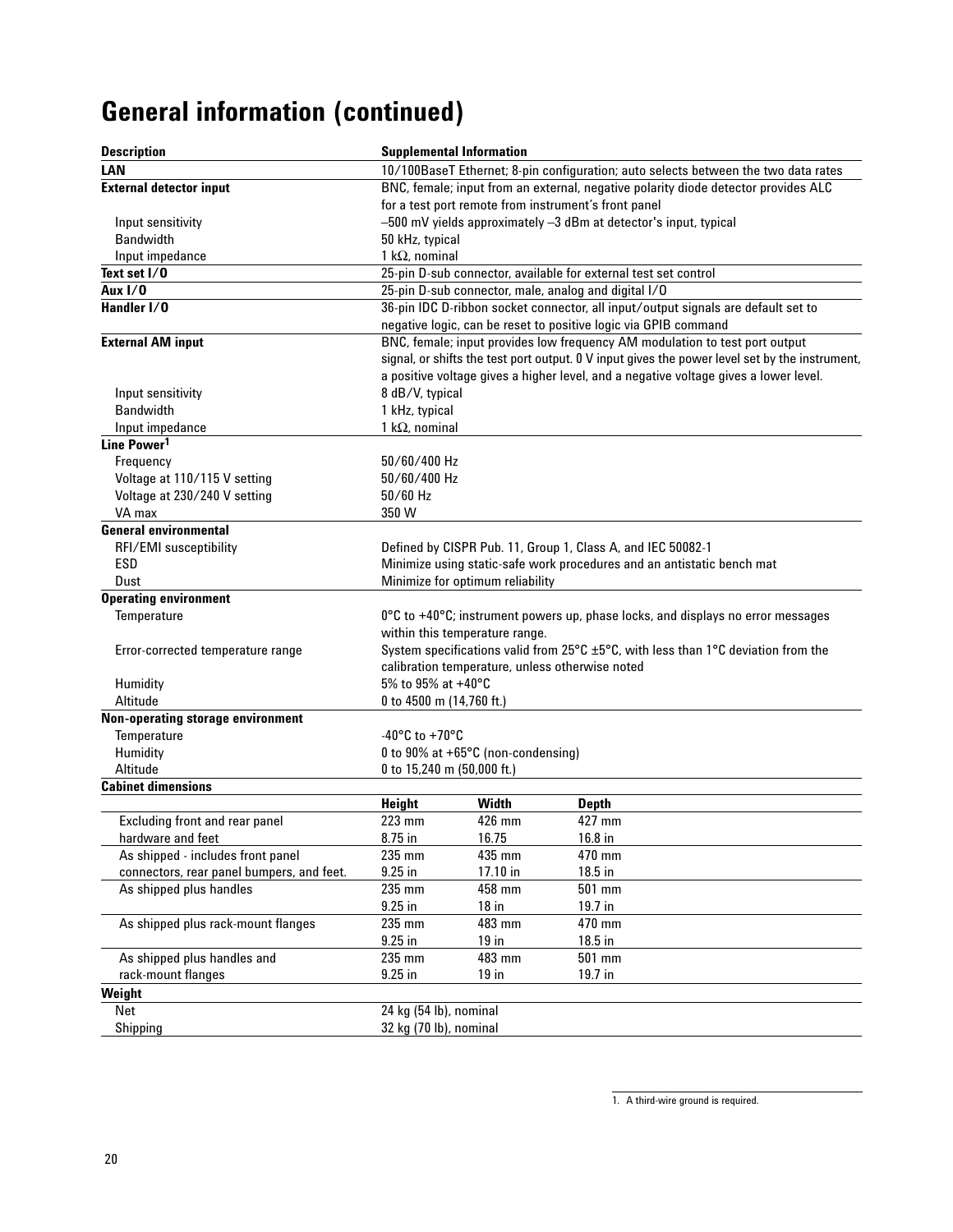## **Cycle time vs. IF bandwidth1 Measurement throughput summary**

Instrument state: preset condition, 201 points, CF = 1 GHz, Span = 100 MHz, correction off, display off. Add 21 ms for display on. Cycle time includes sweep and re-trace time.

| IF bandwidth (Hz) | Cycle time (ms) |
|-------------------|-----------------|
| 40,000            | 8               |
| 35,000            | 9               |
| 30,000            | 11              |
| 20,000            | 13              |
| 10,000            | 28              |
| 7,000             | 36              |
| 5.000             | 48              |
| 3.000             | 72              |
| 1,000             | 196             |
| 300               | 620             |
| 100               | 1875            |
| 30                | 8062            |
| 10                | 17877           |

## **Cycle time vs. number of points1**

Instrument state: preset condition, 35 kHz IF bandwidth, CF = 1 GHz, Span = 100 MHz, correction off, display off. Add 21 ms for display on. Cycle time includes sweep and re-trace time.

| <b>Number of points</b> | Cycle time (ms) |
|-------------------------|-----------------|
| 3                       | 4               |
| 11                      | 4               |
| 51                      | 5               |
| 101                     | 6               |
| 201                     | 9               |
| 401                     | 16              |
| 801                     | 29              |
| 1601                    | 52              |

## **Cycle time 1,2 (ms)**

|                                                | <b>Number of points</b> |     |     |      |
|------------------------------------------------|-------------------------|-----|-----|------|
|                                                | 101                     | 201 | 401 | 1601 |
| Start 1.8 GHz, Stop 2 GHz, 35 kHz IF bandwidth |                         |     |     |      |
| Uncorrected, 1-port cal                        | 9                       | 12  | 18  | 54   |
| 2-port cal                                     | 22                      | 29  | 42  | 117  |
| Start 300 kHz, Stop 3 GHz, 35 kHz IF bandwidth |                         |     |     |      |
| Uncorrected, 1-port cal                        | 39                      | 47  | 56  | 96   |
| 2-port cal                                     | 88                      | 101 | 121 | 204  |
| Start 300 kHz, Stop 9 GHz, 35 kHz IF bandwidth |                         |     |     |      |
| Uncorrected, 1-port cal                        | 51                      | 57  | 64  | 103  |
| 2-port cal                                     | 112                     | 124 | 138 | 220  |

1. Typical performance.

<sup>2.</sup> Includes sweep time, retrace time and band-crossing time. Analyzer display turned off with DISPLAY:ENABLE OFF. Add 21 ms for display on. Data for one trace (S11) measurement.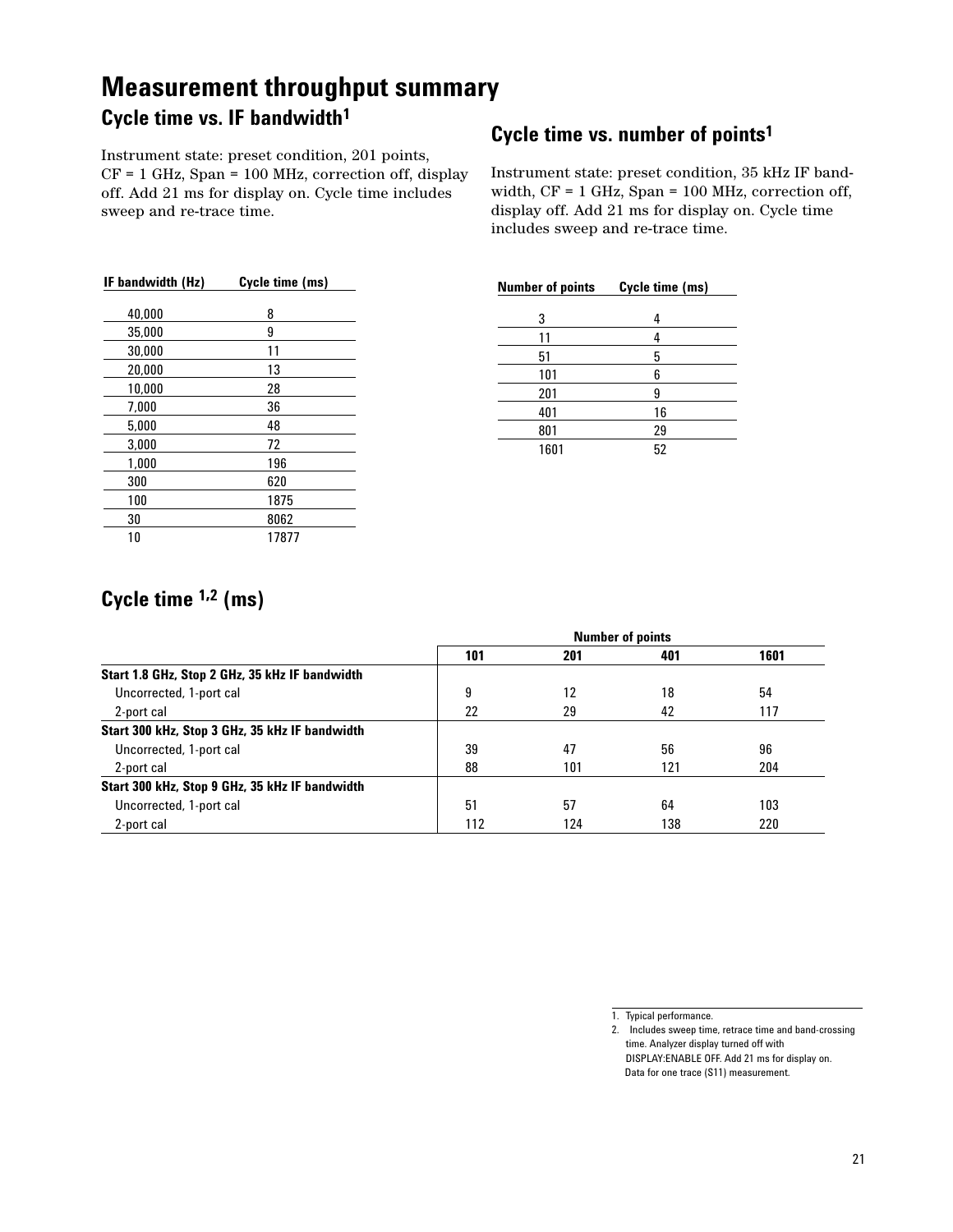## **Data transfer time (ms)1**

| <b>Number of points</b> |     |     |      |
|-------------------------|-----|-----|------|
| 51                      | 201 | 401 | 1601 |
|                         |     |     |      |
|                         |     |     |      |
|                         |     | 12  | 43   |
|                         | 12  | 22  | 84   |
|                         | 64  | 124 | 489  |
|                         |     |     |      |
|                         |     |     |      |
|                         |     |     |      |
|                         |     |     |      |
| h                       | 15  | 26  | 96   |
|                         |     |     |      |
|                         |     |     | 3    |
|                         |     |     | 4    |
| 8                       | 29  | 56  | 222  |
|                         |     |     |      |
|                         |     |     |      |
|                         |     |     | 6    |
|                         |     |     |      |
|                         |     |     |      |
|                         |     |     | 2    |
|                         |     | h   | 19   |
|                         |     |     |      |

1. Typical performance of PNA Series analyzer with 500 MHz Pentium® III processor.

- 2. Measured using a VEE 5.0 program running on a 600 MHz HP Kayak, National InstrumentsTM GPIB card. Transferred complex  $S_{11}$  data, using "CALC:DATA? SDATA".
- 3. Measured using a VEE 5.0 program running on a 600 MHz HP Kayak. Transferred complex  $S_{11}$  data, using "CALC:DATA? SDATA". Speed dependent on LAN traffic, if connected to network.
- 4. Measured using a VEE 5.0 program running inside PNA Series analyzer. Transferred complex  $S_{11}$  data, using "CALC:DATA? SDATA".
- 5. Measured using a Visual Basic 6.0 program running inside PNA Series analyzer. Transferred complex  $S_{11}$  data.
- 6. Measured using a Visual Basic 6.0 program running on a 600 MHz HP Kayak. Transferred complex S<sub>11</sub> data. Speed dependent on LAN traffic, if connected to network.
- 7. Used array transfer (getComplex) for 32-bit floating point.
- 8. Used meas.GetData for Variant type.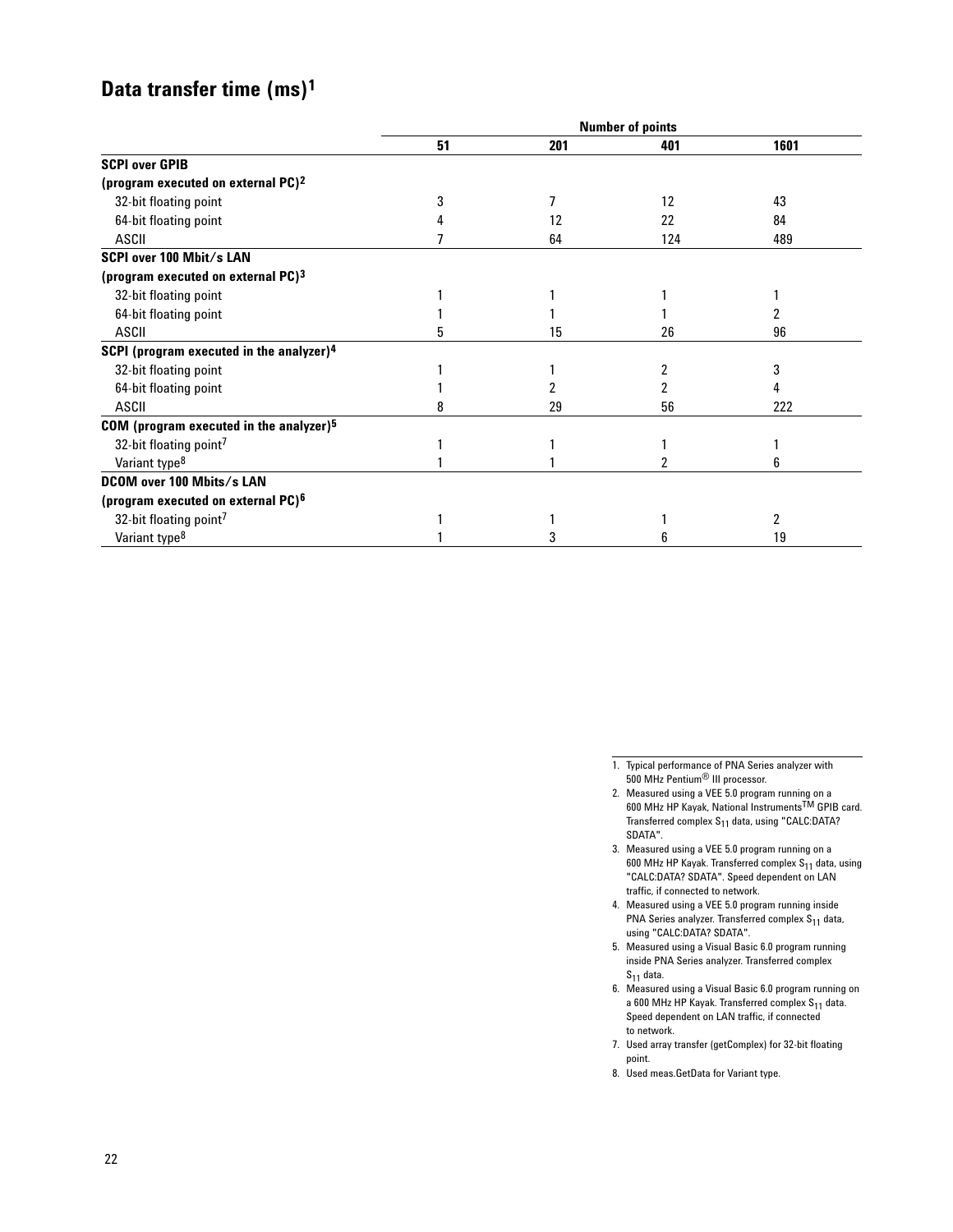# **PNA Series simplified test set block diagram**

## **E835xA**



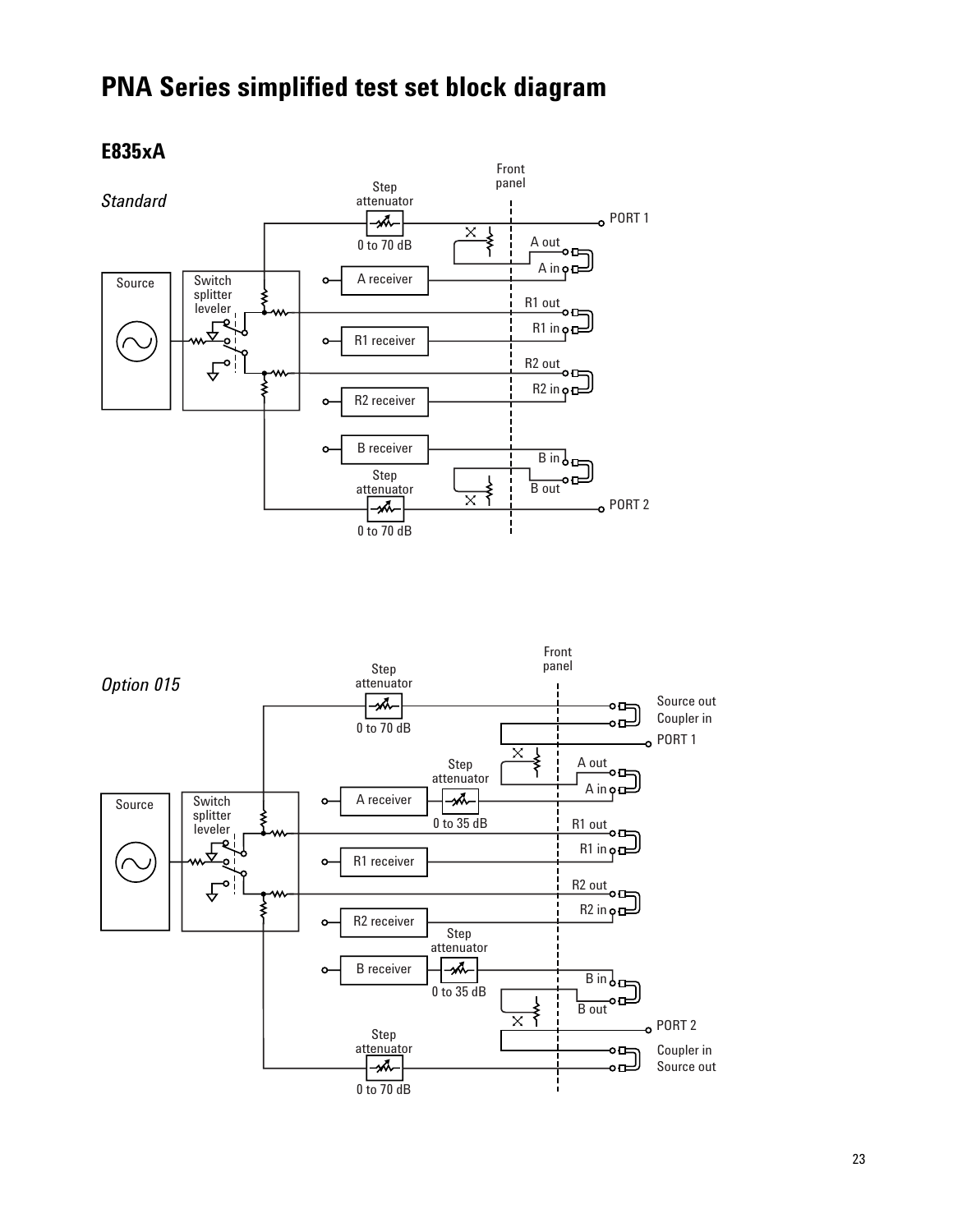# **PNA Series simplified test set block diagram (continued)**



**E880xA**

Note: Option 1E1 adds a 70-dB step attenuator between the source and the switch splitter leveler.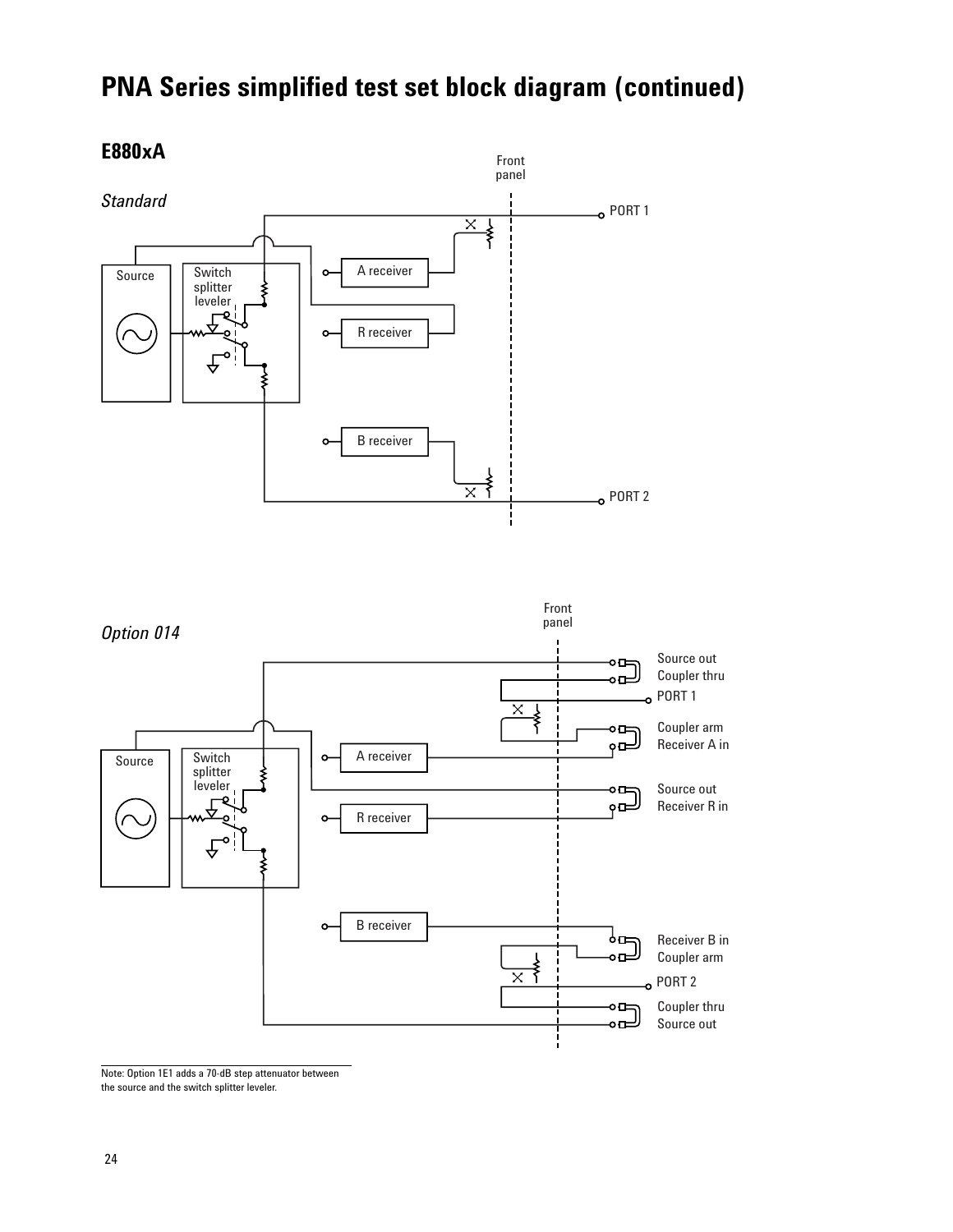

## **PNA Series simplified test set block diagram (continued)**

Note: Option 1E1 adds a 70-dB step attenuator between the source and the switch splitter leveler.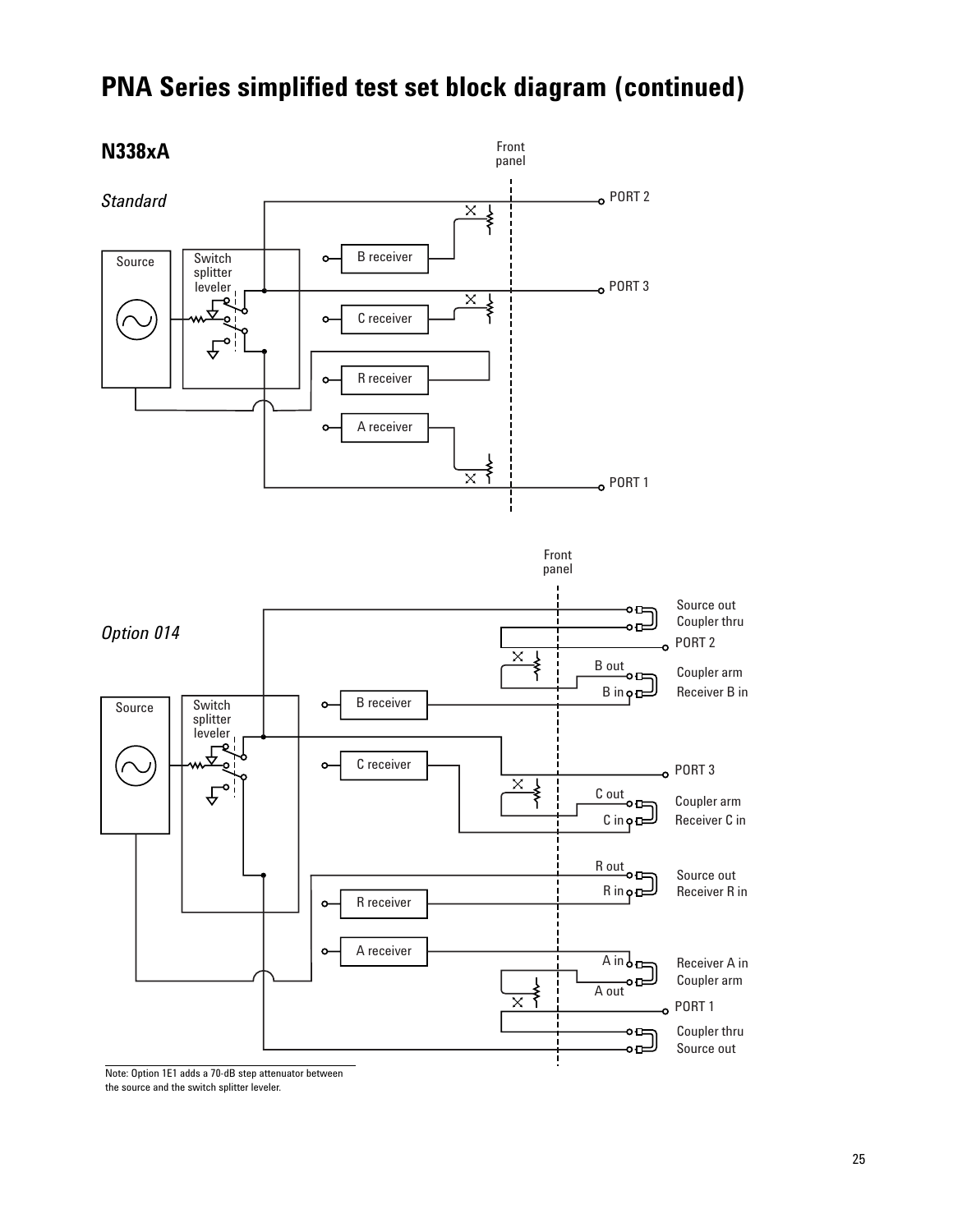## **Measurement capabilities**

#### **Number of measurement channels**

Up to 16 independent measurement channels. A measurement channel is coupled to stimulus response settings including frequency, IF bandwidth, power level, and number of points.

### **Number of display windows**

Up to 4 display windows. Each window can be sized and re-arranged. Up to 4 measurement channels can be displayed per window.

### **Number of traces**

Up to 4 active traces and 4 memory traces per window. Sixteen total active traces and 16 memory traces can be displayed using four windows. Measurement traces include S-parameters, as well as relative and absolute power measurements.

### **Measurement choices**

S11, S21, S12, S22, A/R1, A/R2, A/B, B/R1, B/R2, B/A, R1/A, R1/B, R1/R2, R2/A, R2/B, R2/R1, A, B, R1, R2. Additionally for N338xA models: S13, S32, S23, S31, S33

### **Formats**

Log or linear magnitude, SWR, phase, group delay, real and imaginary, Smith chart, polar.

### **Data markers**

Ten independent or coupled markers per trace. Reference marker available for delta marker operation. Marker formats include log or linear magnitude, phase, real, imaginary, SWR, delay,  $R + jX$ , and  $G + jB$ .

### **Marker functions**

#### *Marker search*

Max value, Min value, Target, Next Peak, Peak right, Peak left, Target, Bandwidth with user-defined target values

### *Marker-to functions*

Set start, stop, center to active marker stimulus value; set reference to active marker response value; set electrical delay to value of slope of phase response at active marker.

### *Tracking*

Performs marker search continuously or on demand.

## **Source control**

**Measured number of points per sweep**

User definable from 2 to 1601.

### **Sweep type**

Linear, CW (single frequency), power or segment sweep

### **Segment sweep**

Define independent sweep segments. Set number of points, test port power levels, IF bandwidth, and sweep time independently for each segment.

### **Sweep trigger**

Set to continuous, hold, single, or group sweep with internal or external trigger.

### **Power**

Set source power from -85 to +10 dBm. Power slope can also be set in dBm/GHz. (Requires Option 1E1 for E880xA and N338xA)

# **Trace functions**

### **Display data**

Display current measurement data, memory data, or current measurement and memory data simultaneously.

### **Trace math**

Vector addition, subtraction, multiplication or division of measured complex values and memory data.

### **Title**

Add custom titles (50 characters maximum) to the display. Titles will be printed when making hardcopies of displayed measurements.

#### **Autoscale**

Automatically selects scale resolution and reference value to vertically center the trace.

### **Electrical delay**

Offset measured phase or group delay by a defined amount of electrical delay, in seconds.

### **Phase offset**

Offset measured phase or group delay by a defined amount in degrees.

### **Statistics**

Calculates and displays mean, standard deviation and peak-to-peak deviation of the active data trace.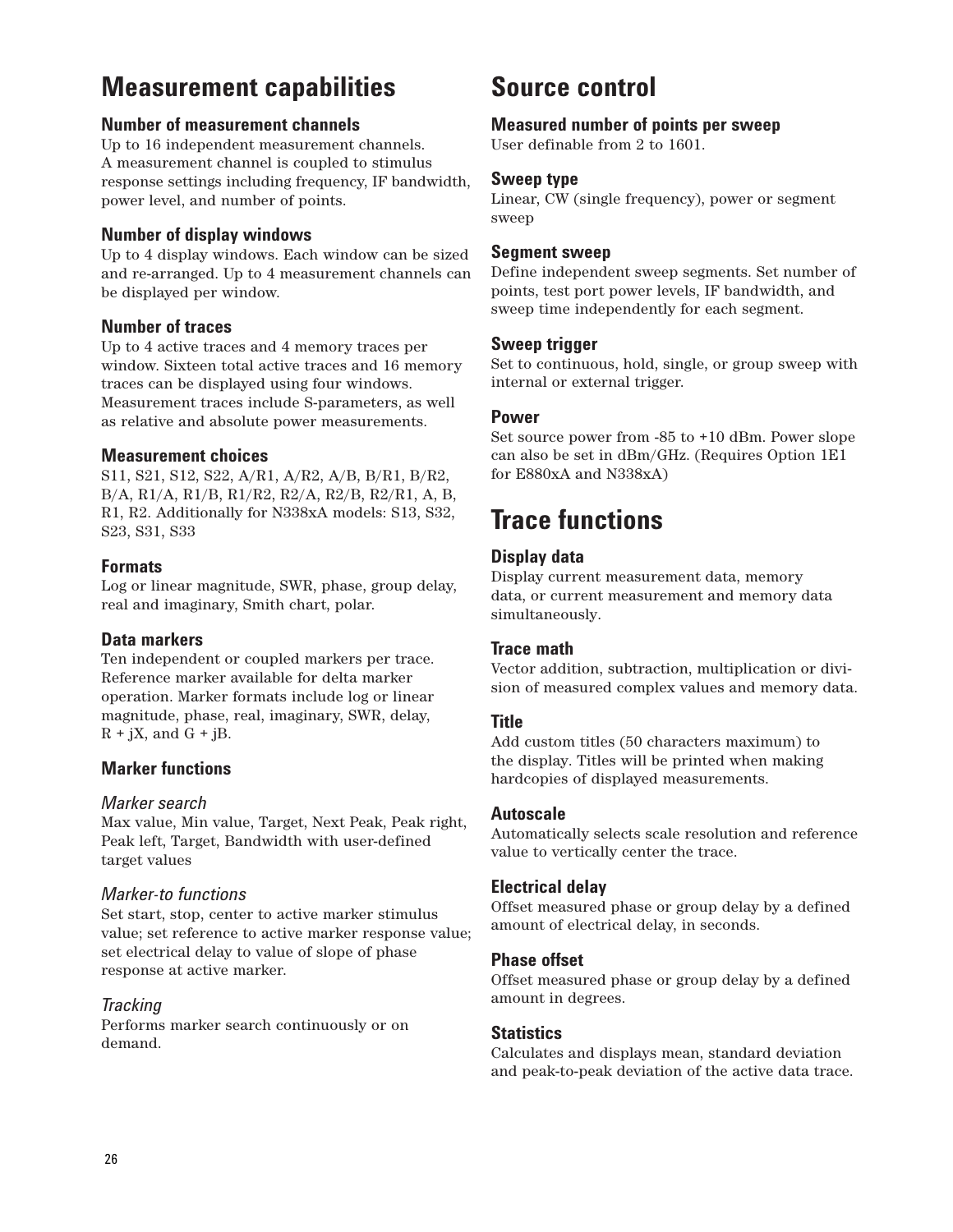## **Data accuracy enhancement**

### **Measurement calibration**

Measurement calibration significantly reduces measurement uncertainty due to errors caused by system directivity, source and load match, tracking and cross-talk. Full two-port calibration removes all the systematic errors to obtain the most accurate measurements.

### **Calibration types available**

### *Response*

Simultaneous magnitude and phase correction of frequency response errors for either reflection or transmission measurements

### *Response and isolation*

Compensates for frequency response and crosstalk errors of transmission measurements.

### *One-port calibration*

Available on test set port 1 or port 2 to correct for directivity, frequency response and source match errors.

### *Two- and three-port calibrations*

Compensates for directivity, source match, reflection tracking, load match, transmission tracking and crosstalk. Crosstalk calibration can be omitted.

### *TRL/TRM calibration*

*(not available on E880xA and N338xA)* Compensates for directivity, reflection and transmission tracking, source match, load match and crosstalk in both forward and reverse directions. Provides the highest accuracy for both coaxial and non-coaxial environments, such as on-wafer

probing, in-fixture or waveguide measurements.

### **Interpolated error correction**

With any type of accuracy enhancement applied, interpolated mode recalculates the error coefficients when the test frequencies are changed. The number of points can be increased or decreased and the start/stop frequencies can be changed, but the resulting frequency range must be within the original calibration frequency range. System performance is not specified for measurements with interpolated error correction applied.

#### **Velocity factor**

Enter the velocity factor to calculate the equivalent physical length.

#### **Reference port extension**

Redefine the measurement plane from the plane where the calibration was done.

## **Storage**

### **Internal hard disk drive**

Store and recall instrument states and calibration data on 6 GB, minimum, internal hard drive. Instrument data can also be saved in binary or ASCII (including S2P) format. All files are MS-DOS® compatible. Instrument states include all control settings, active limit lines, active segment sweep tables, and memory trace data.

### **Disk drive**

Instrument data, instrument states, and calibration data can be stored on an internal 3.5 inch 1.4MB floppy disk in MS-DOS®-compatible format.

### **External storage options**

Instrument data, instrument states and calibration data can also be stored on external CD-RW drive or servers using Windows<sup>®</sup> 2000 drive mapping.

### **Data hardcopy**

Printouts of instrument data are directly produced on any printer with the appropriate Windows® 2000 printer driver. The analyzer provides USB, parallel, serial and LAN interfaces.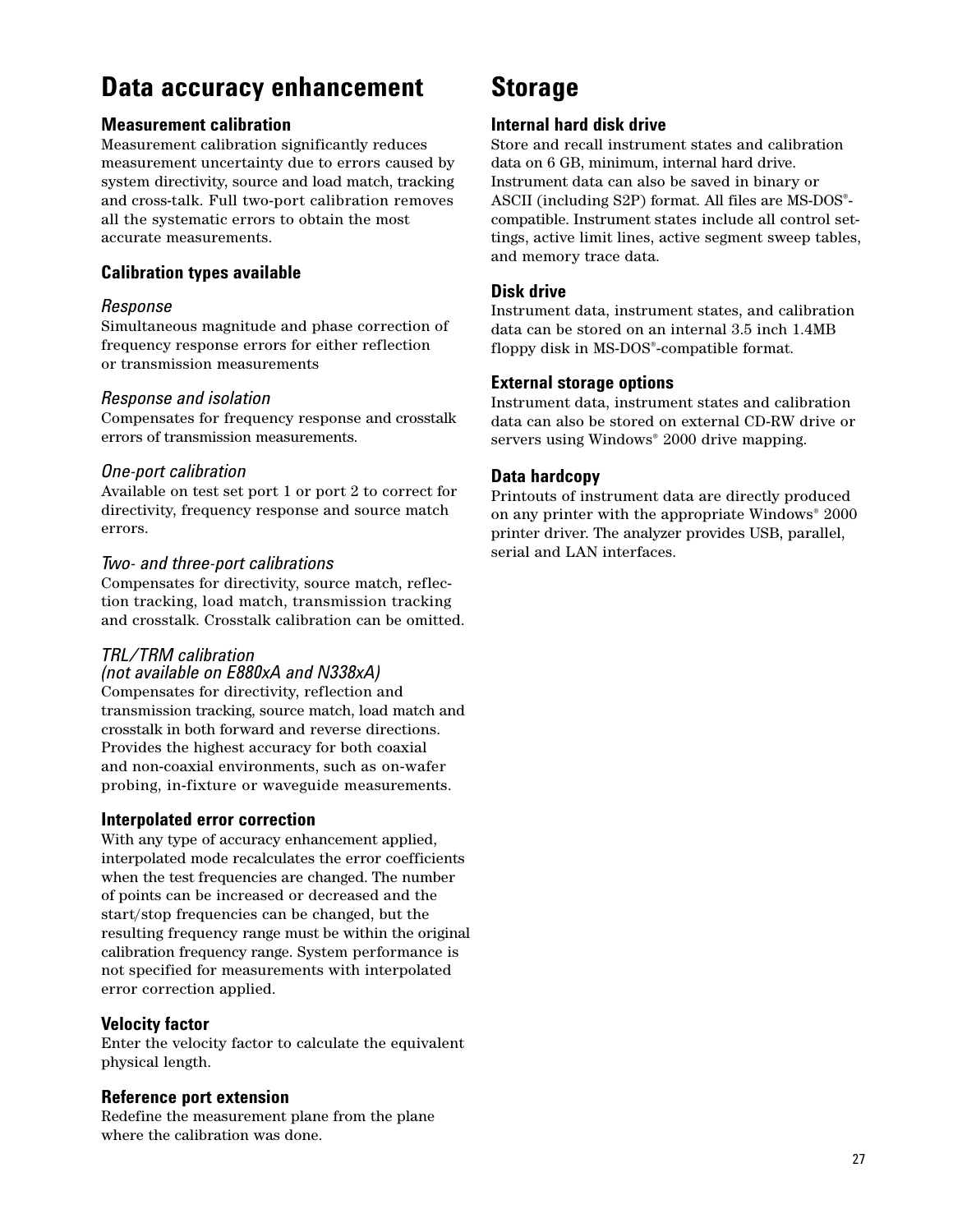# **System capabilities**

### **Familiar graphical user interface**

The PNA Series analyzer employs a graphical user interface based on Windows® 2000. There are two fundamental ways to operate the instrument manually: you can use a hardkey interface, or use drop-down-menus driven from a mouse (or another standard USB pointing device). Hardkey navigation brings up active toolbars that perform most of the operations required to configure and view measurements. Front-panel navigation keys allow control of dialog boxes for advanced features. In addition, mouse-driven pull-down menus and dialog boxes provide easy access to features.

### **Built-in help system**

Embedded documentation provides measurement assistance in five different languages (English, French, German, Japanese, and Spanish). A thorough index of help topics and context-sensitive help available from dialog boxes.

### **Limit lines**

Define test limit lines that appear on the display for pass/fail testing. Lines may be any combination of horizontal, sloping lines, or discrete data points.

### **Time-domain (Option 010)**

With the time-domain option, data from transmission or reflection measurements in the frequency domain are converted to the time domain using a Fourier transformation technique and presented on the display. The time-domain response shows the measured parameter value versus time. Markers may also be displayed in electrical length (or physical length if the relative propagation velocity is entered).

### *Time stimulus modes*

Two types of time excitation stimulus waveforms can be simulated during the transformations, a step and an impulse.

#### *Low-pass step*

This stimulus, similar to a traditional time-domain reflectometer (TDR) waveform, is used to measure low-pass devices. The frequency-domain data is extended from DC (extrapolated value) to a higher value. The step response is typically used for reflection measurements only.

#### *Low-pass impulse*

This stimulus is also used to measure low-pass devices. The impulse response can be calibrated for reflection or transmission measurements.

### *Bandpass impulse*

The bandpass impulse simulates a pulsed RF signal (with an impulse envelope) and is used to measure the time-domain response of band-limited devices. The start and stop frequencies are selectable by the user to any values within the limits of the instrument. Bandpass time-domain responses are useful for both reflection and transmission measurements.

#### *Time-domain range*

The "alias-free" range over which the display is free of response repetition depends on the frequency span and the number of points. Range, in nanoseconds, is determined by: *Time-domain-range = (number-of-points - 1) /frequency-span [in GHz]*

### *Range resolution*

The time resolution of a time-domain response is related to range as follows: *Range-resolution = time-span/(number-of-points - 1)*

### *Windows*

The windowing function can be used to modify (filter) the frequency-domain data and thereby reduce over-shoot and ringing in the time-domain response. Kaiser Beta windows are available.

### *Gating*

The gating function can be used to selectively remove reflection or transmission time-domain responses. In converting back to the frequencydomain the effects of the responses outside the gate are removed.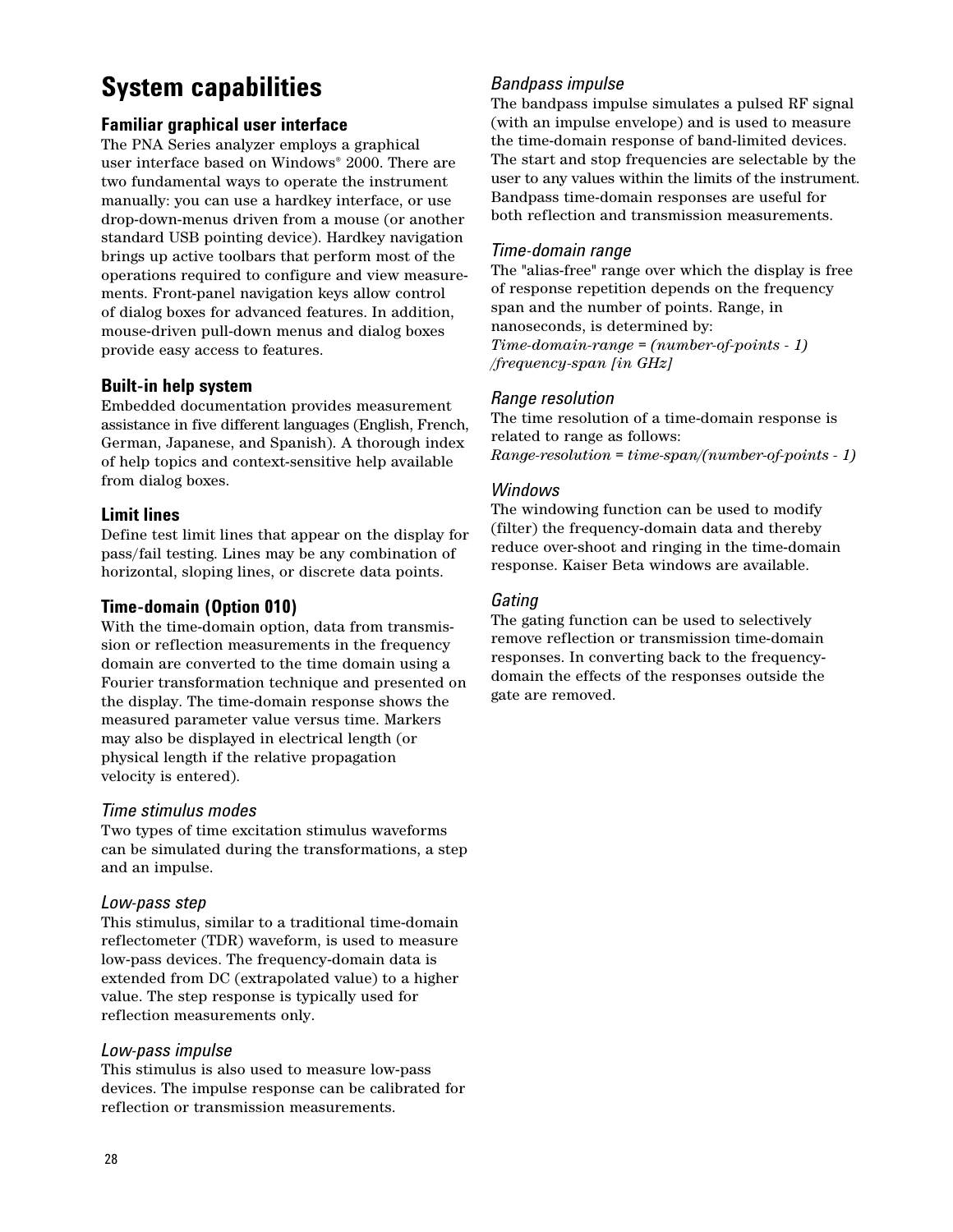## **Configurable test set for E835xA Option 015, E880xA Option 014, and N338xA Option 014**

With the configurable test set option, front panel access loops are provided to the signal path between the source output and coupler input. 35 dB step attenuators (5 dB steps) are also added in the receiver paths of both ports (E835xA only). This capability provides the ability to add components or other peripheral instruments for a variety of measurement applications or to make high dynamic range measurements with two-port calibration.

#### *High power measurement configuration*

Add external power amplifier(s) between the source output and coupler input to provide up to +30 dBm of power at the test port(s). Full two-port error correction measurements possible. When the DUT output is expected to be less than +30 dBm, measure directly at the B input and use the internal step attenuators to prevent damage to the receiver. For measurements greater than +30 dBm, add external components such as couplers, attenuators, and isolators.

#### *Extended dynamic range configuration*

Reverse the signal path in the coupler and bypass the loss typically associated with the coupled arm. Change the port 2 switch and coupler jumper configurations to increase the forward measurement dynamic range up to 143 dB. When making full two-port error corrected measurements, the reverse measurement is degraded by 15 dB.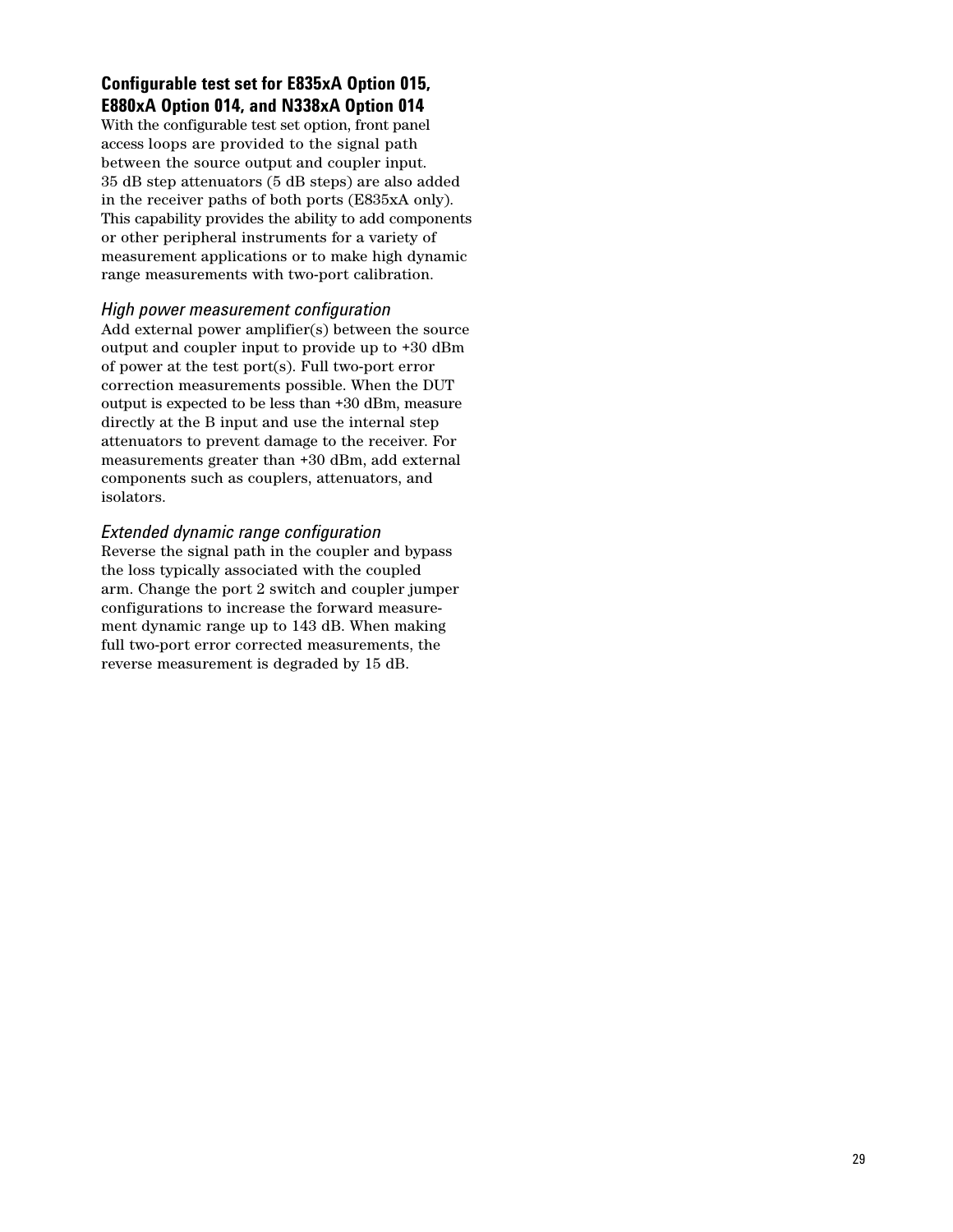## **Automation**

|             | <b>GPIB</b> | LAN | <b>Internal</b> |
|-------------|-------------|-----|-----------------|
| <b>SCPI</b> |             |     |                 |
| COM/DCOM    |             |     |                 |

### **Methods**

#### *Internal analyzer execution*

Write applications that can be executed from within the analyzer via COM (component object model) or using SCPI . These applications can be developed in a variety of languages, including Visual Basic, Visual C++, Agilent-VEE, or LabViewTM programming languages.

#### *Controlling via GPIB*

The GPIB interface operates to IEEE 488.2 and SCPI protocols. The analyzer can either be the system controller, or talker/listener.

#### *Controlling via LAN*

The built-in LAN interface and firmware support data transfer and control via direct connection to a 10 or 100 Base-T network.

#### *SICL/LAN interface*

The analyzer's support for SICL (standard instrument control library) over the LAN provides control of the network analyzer using a variety of computing platforms, and operating systems. With SICL/LAN, the analyzer is controlled remotely over the LAN with the same methods used for a local analyzer connected directly to the computer via a GPIB interface.

#### *DCOM interface*

The analyzer's support for DCOM (Distributed Component Object Model) over the LAN provides control of the network analyzer using a variety of platforms. DCOM acts as an interface to the analyzer for external applications. With DCOM, applications can be developed or executed from an external computer. During development, the application can interface to the analyzer over the LAN through the DCOM interface. Once development is completed, the application can be executed on the analyzer using the COM interface.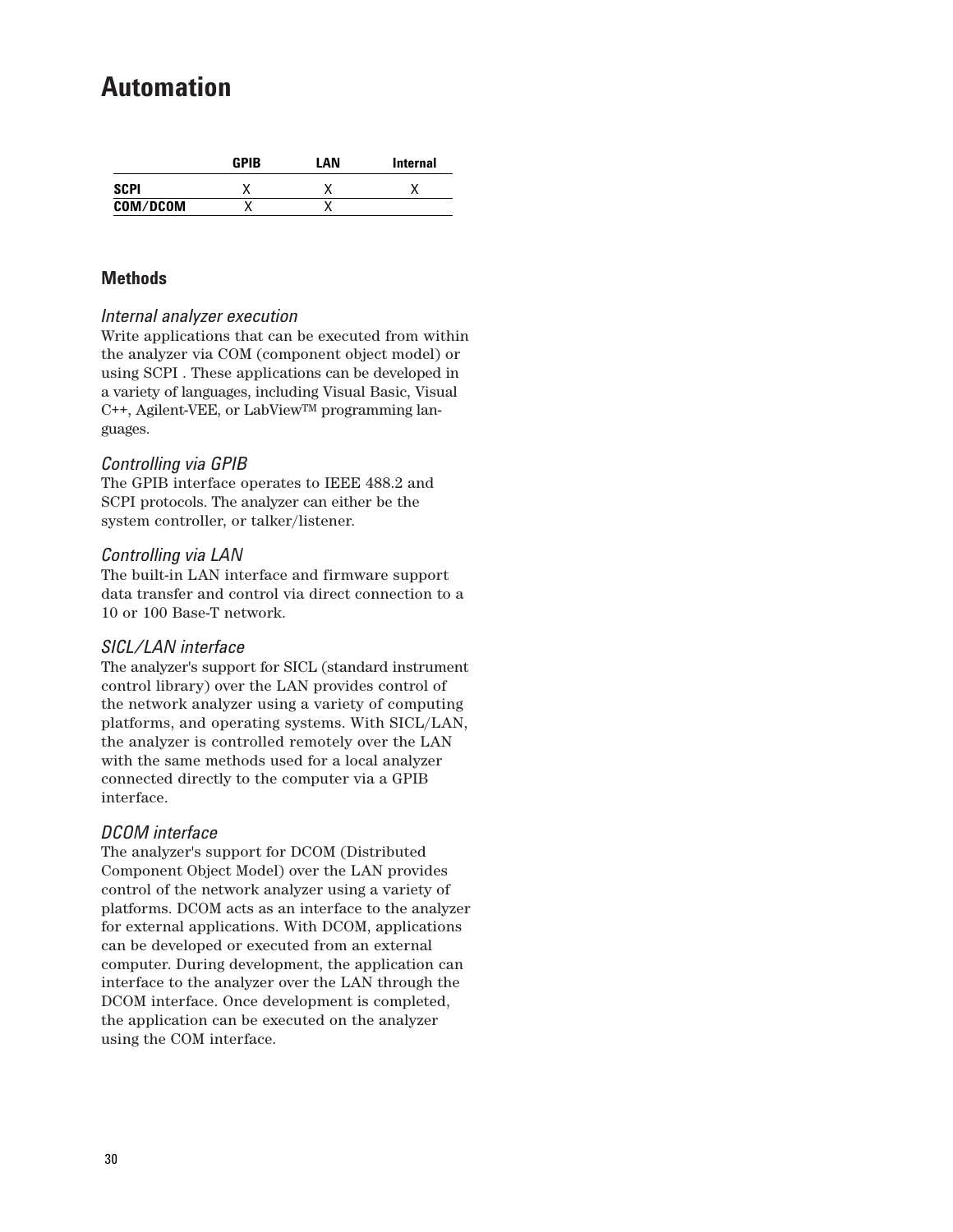# **Key literature and web references**

*Agilent PNA Series Brochure:* 5968-8472E *Agilent PNA Series Configuration Guide:* 5980-1235E

Find us on the web at: **www.agilent.com/find/pna www.agilent.com/find/test**